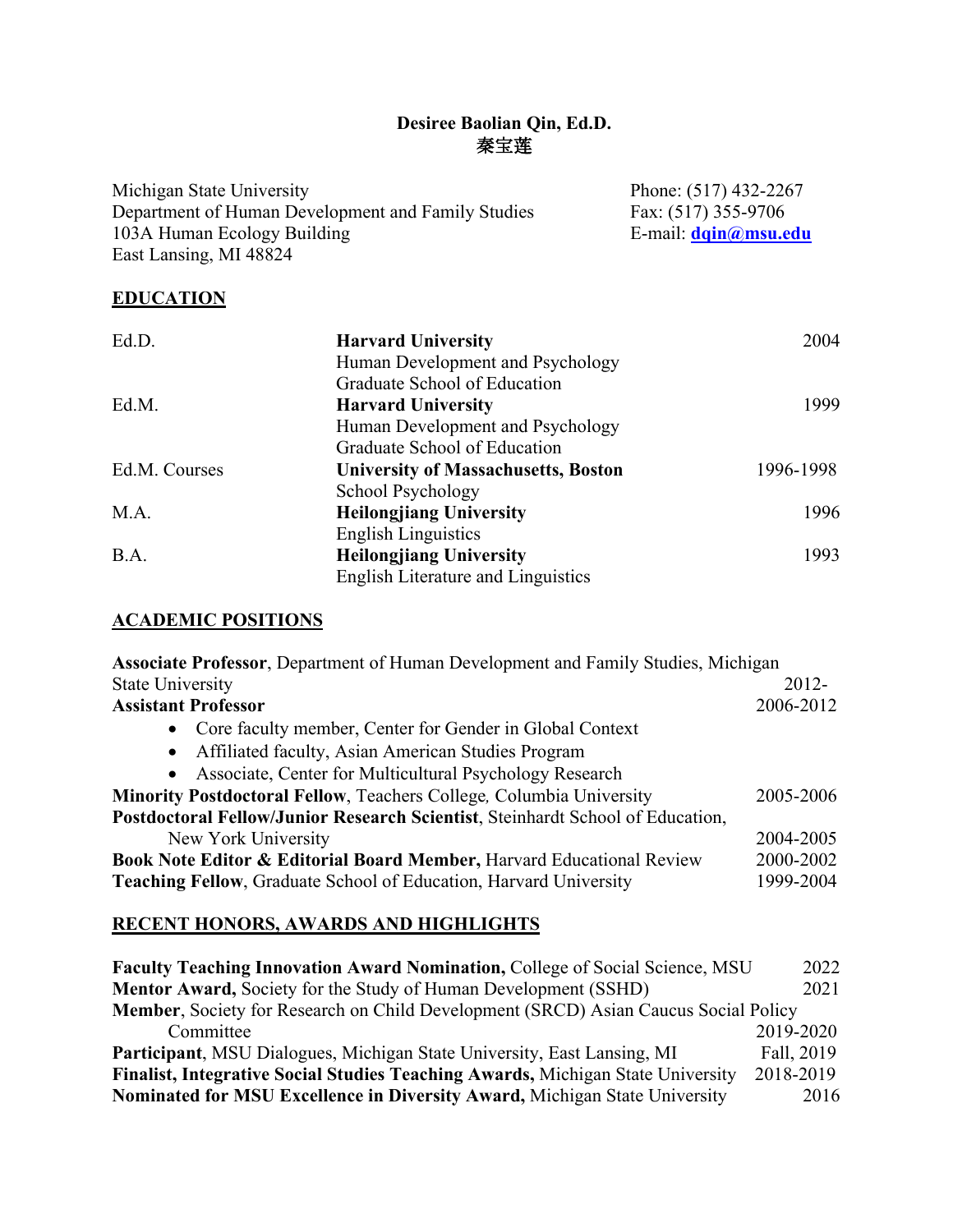| Nominated for the 2016 Global Award, Office of International Students and Scholars,         |           |
|---------------------------------------------------------------------------------------------|-----------|
| Michigan State University                                                                   | 2016      |
| <b>Advisory Board Member, National Responsible Fatherhood Research Network, Washington,</b> |           |
| DC                                                                                          | 2013-2018 |
| Early Career Award, Asian Caucus of Society for Research in Child Development               | 2013      |
| Co-Chair, Young Scholars Program, Society of Research on Adolescence                        | 2010-2014 |
| <b>Associate Editor, Journal of Adolescent Research</b>                                     | 2012-2017 |
| Integrative Social Studies Teaching Excellence Award, College of Social Science,            |           |
| Michigan State University                                                                   | 2009      |

#### **PUBLICATIONS**

\*Denotes Student Authors

#### Peer Reviewed Journal Articles

- Xie, M., Choi, H.\*, & Qin, D. B. (under review). Revisiting parental expectations and educational stress of high achieving Asian American adolescents: An integrated model of culture and context.
- Liu, S.,\* Qin, D., Xie, M., Sato, M.\* (under review) It Was Mainly My Own Choice: Examining the Decision-Making Process of Chinese Undergraduates and Their Parents on Study in the United State.
- Qin, D. B., Liu, S.\*, Xie, M., & Huang, Q.\* (under review). Resilience, Culture, Gender and Identity Construction of First-Year Female Chinese International Students in the United States. [Special Issue] *Research in Human Development*.
- Yoon, J., Johnson, D., Qin, D., & Bates, L. (Accepted) Four-dimensional acculturation, cultural integration, and life satisfaction of South Sudanese refugee young adults in the United States: A quasi-longitudinal qualitative study. *Cultural Diversity and Ethnic Minority Psychology. [IF: 2.147]*
- Todorova I., Albers L., Aronson N., Baban A., Benyamini Y., Cipolletta S., Del Rio Carral M, Dimitrova E., Dudley C., Guzzardo M., Hammoud R., Fadil Azim D.H., Hilverda F., Huang Q., John L., Kaneva M., Khan S., Kostova Z., Kotzeva T., Fathima M.A., Anto M.M., Michoud C., Awal Miah M.A., Mohr J., Morgan K., Nastase E.S., Neter E., Panayotova Y., Patel H., Pillai D., Polidoro Lima M., Qin D.B., Salewski C., Sankar K.A., Shao S., Suresh J., Todorova R., Tomaino S.C.M., Vollmann M., Winter D., Xie M., Xuan Ning S., Zlatarska A. ( 2021) "What I thought was so important isn't really that important": international perspectives on making meaning during the first wave of the COVID-19 pandemic. *Health Psychology and Behavioral Medicine* Oct 11;9(1):830-857. doi: 10.1080/21642850.2021.1981909. [IF: 1.40]
- Fitzgerald, H., Johnson, D., Allan, J., Villarruel, F. & Qin, D. B. (2021) Historical and Racebased Trauma: Resilience through Family and Community. *Adversity and Resilience Science, 2 (4), 215-223. [New Journal, no IF yet]*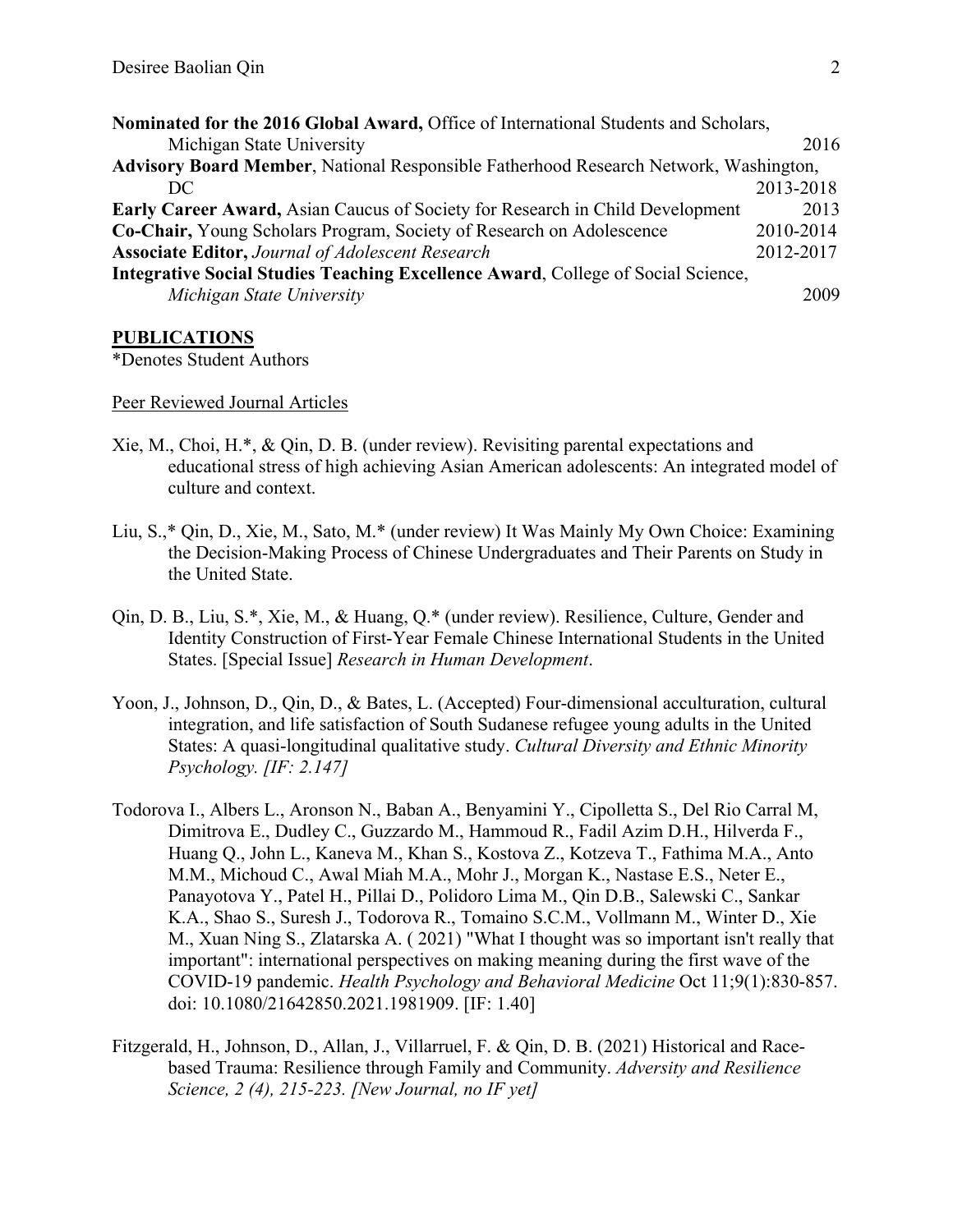- Xie, M.\*, Nuttal, A., Johnson, D., & Qin, D. (2021) Longitudinal Associations Between Mother-Child and Father-Child Closeness and Conflict from Middle Childhood to Adolescence. *Family Relations [IF: 1.426]*.<https://doi.org/10.1111/fare.12531>
- Xie, M.\*, Qin, D. B., Liu, S.\*, Duan, Y.\*, Sato, M.\*, Tseng, C.\*& (2020). Crazy Rich Chinese?: A Mixed-Methods Examination of Perceived Stereotypes and Associated Psychosocial Adaptation Challenges Among Chinese International Students in the United States. *Applied Psychology: Health and Well-Being [IF: 1.946]* <https://doi.org/10.1111/aphw.12233>
- Chang, T., Qin, D. B., & Wu, I. (2020) Parenting–Acculturation Match and Psychosocial Adjustment for Academically Gifted Chinese American Students. *Family Relations* [IF: 1.426].<https://doi.org/10.1111/fare.12506>
- Rana, M., Qin, D. B., Vital-Gonzalez, C. (2019). Mistaken Identities: The Media and Parental Ethno-Religious Socialization in a Midwestern Sikh Community. *Religions*, 10, 571-590.
- Chang, T. & Qin, D. B (2018). Maternal Knowledge and Externalizing Behaviors in Low-Income African American and Latino Families. *Psychological Reports*, 121(4):635-668.
- Louie, A. & Qin, D. B. (2018). "Car Talk": Automobility and Chinese International Students in Michigan. *Identities: Global Studies in Culture and Power,* 26, 1-19.
- T. Chang & Qin, D. B. (2017). Training Parenting Style and Educational and Psychosocial Outcomes among High Achieving Chinese and European Americans. *Sociology and Anthropology, 5,* 732-744.
- Juang, L. Park, I., Kim, S. Lee, R. Qin, D., Swartz, T., & Lau, A. (2017) Reactive and Proactive Ethnic-Racial Socialization Practices of Asian American Second Generation Parents. *Asian American Journal of Psychology*. 10.1037/aap0000101.
- T. Chang & Qin, D. B. (2016). Relations between academic adjustment and parental psychological control of academically gifted Chinese Americans and European American students. *Child Indicators Research*, 10, 715-734.
- Qin, D. B., Saltarelli, A.,\* Rana, M., Bates, L, Lee, J.A.,\* & Johnson, D. (2015). "My culture helps me make good decisions": Cultural adaptation of Sudanese refugee emerging adults. *Journal of Adolescent Research*, 30, 213-243.
- Chang, T. F., Han, E. J., Lee, J. S. & Qin, D. B. (2015) Korean American adolescent ethnic identity pride and psychological adjustment: Moderating effects of parental support and school environment. *Asian American Journal of Psychology*, 6, 190-199.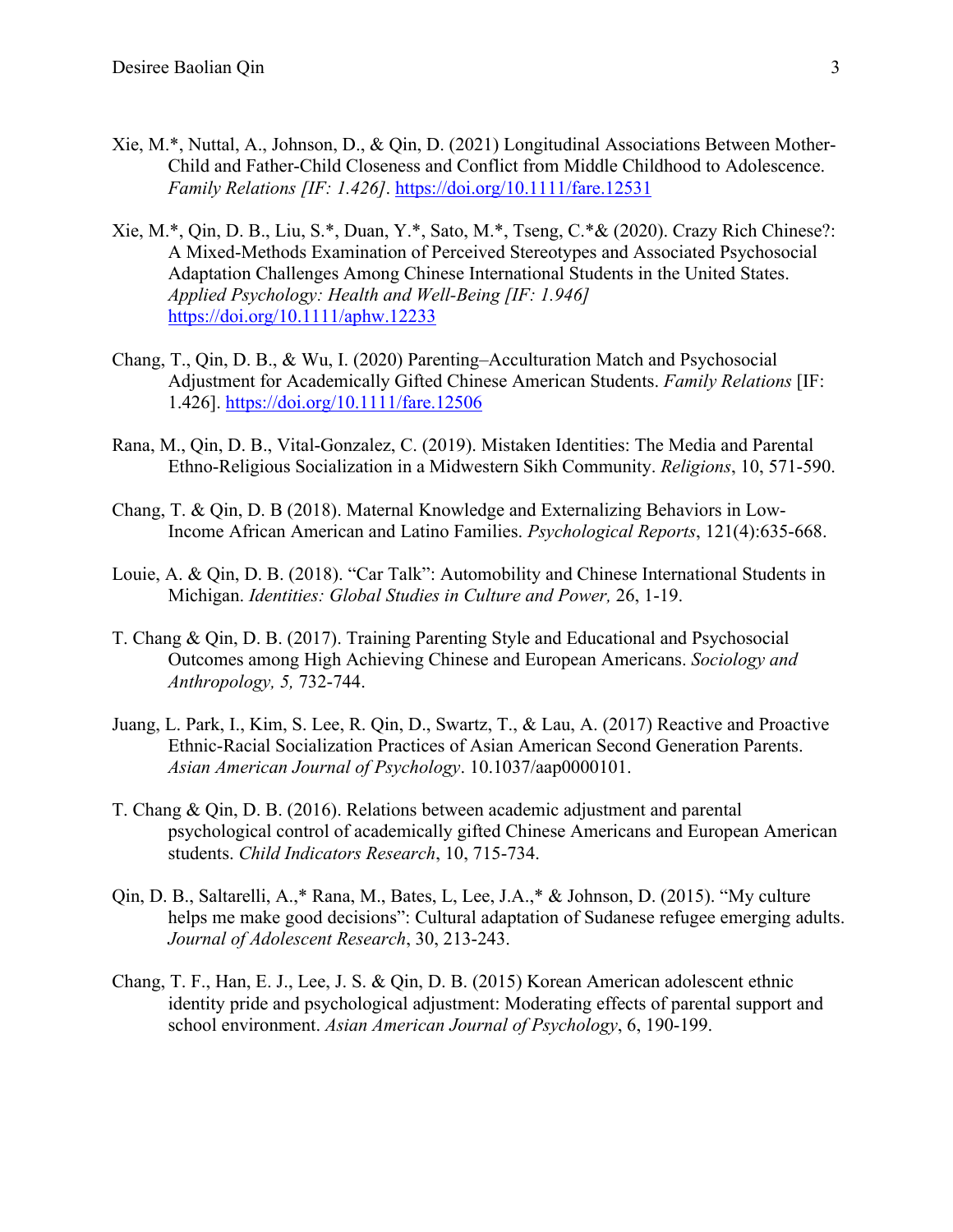- Qin, D. B. & Han, E. J. (2014). Tiger Parents or Sheep Parents?: Struggles of Parental Involvement in Working-Class Chinese Immigrant Families. *Teachers College Record. 116*, 1-32.
- Juang, L., Qin, D. B., & Park, I. K. (2013). Deconstructing the myth of the "tiger mother"*. Asian American Journal of Psychology, 4,* 1-7.
- Qin, D. B., Rak, E.,\* Rana, M.,\* & Donnellan, B. (2012). Parent-child relations and psychological adjustment among high-achieving Chinese and European American adolescents. *Journal of Adolescence, 35,* 863-873.
- Qin, D. B., Chang, T.-F.,\* Han, E.-J.,\* & Chee, G.\* (2012). Conflicts and communication between high achieving Chinese American adolescents and their parents. *New Directions for Child and Adolescent Development*, *135,* 35-57.
- Lee. J. S. & Qin, D. B. (2011). A study of place attachment to home, acculturative stress, and psychological adjustment among Korean youth in the United States. *Korean Journal of Child Studies, 32,* 33-48.
- Rana M.,\* Qin, D. B., Bates, L., Luster T., & Saltarelli, A.\* (2011). Factors related to educational resilience among Sudanese unaccompanied minors. *Teachers College Record, 113 (9),* 2080–2114.
- Luster, T., Qin, D. B., Bates, L., Rana, M.,\* & Lee, J.\* (2010). Successful adjustment among Sudanese unaccompanied minors: The perspectives of the youth and their foster parents. *Childhood: A Global Journal of Child Research*, *17,* 197-211.
- Qin, D. B. (2009). Gendered processes of adaptation: Understanding parent-child relations in Chinese immigrant families. *Sex Roles, 60*, 467-481*.*
- Qin, D. B. (2009). Being "good" or being "popular": Gender and ethnic identity negotiations of Chinese immigrant adolescents. *Journal of Adolescent Research, 24,* 37-66.
- Luster, T., Qin, D. B., Bates, L., Johnson, D., & Rana, M.\* (2009). The *Lost Boys* of Sudan: Coping with ambiguous loss and separation from parents. *American Journal of Orthopsychiatry, 79,* 203-211*.*
- Luster, T., Saltarelli, A.,\* Rana, M.,\* Qin, D., Bates, L., & Baird, D. (2009). The experiences of Sudanese unaccompanied minors in foster care. *Journal of Family Psychology, 23,* 386- 395.
- [Fitzgerald, H. E.,](https://scholars.opb.msu.edu/en/persons/hiram-e-fitzgerald-2) Mann, T., Cabrera, N., Sarche, M. & [Qin, D.](https://scholars.opb.msu.edu/en/persons/desiree-baolian-qin) [Development of infants and](https://scholars.opb.msu.edu/en/publications/development-of-infants-and-toddlers-in-ethnoracial-families-3)  [toddlers in ethnoracial families.](https://scholars.opb.msu.edu/en/publications/development-of-infants-and-toddlers-in-ethnoracial-families-3) *Infant Mental Health Journal,* 30, 5, 425-432.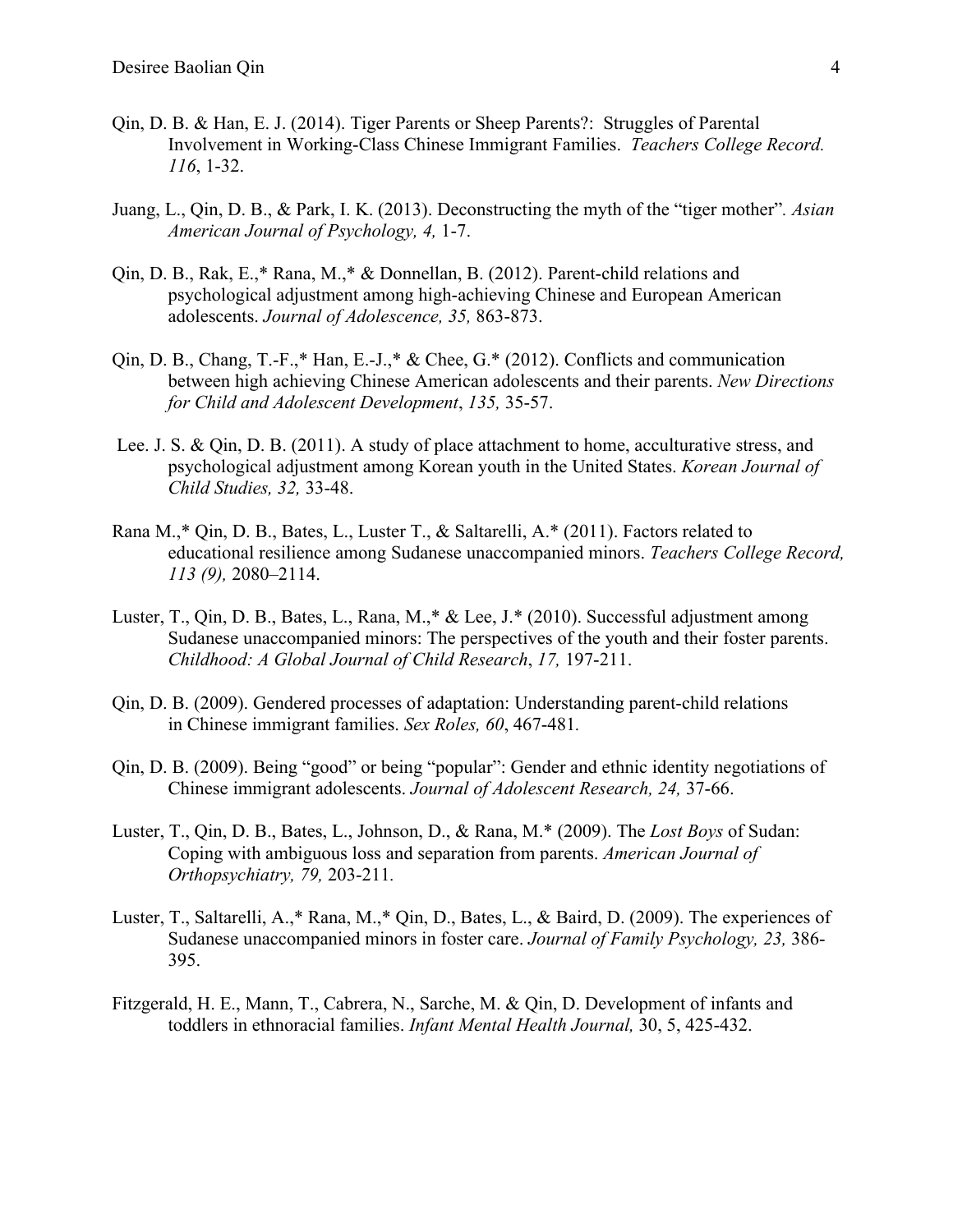- Qin, D. B. (2008). Doing well vs. feeling well: Understanding family dynamics and the psychological adjustment of Chinese immigrant adolescents. *Journal of Youth and Adolescence, 37,* 22-35.
- Qin, D. B., Way, N., & Mukherjee, P.\* (2008). The other side of the "model minority" story: The familial and peer challenges faced by Chinese American adolescents. *Youth & Society, 39*, 480-506.
- Qin, D. B., Way, N., & Rana, M.\* (2008). The "model minority" and their discontent: Examining peer discrimination and harassment of Chinese American immigrant youth. *New Directions for Child and Adolescent Development, 121,* 27-42.
- Luster, T., Qin, D. B., Bates, L., Johnson, D., & Rana, M.\* (2008). The Lost Boys of Sudan: Ambiguous loss, the search for family, and re-establishing relationships with family members. *Family Relations, 57,* 444-456.
- Qin, D. B. (2006). The role of gender in immigrant children's educational adaptation. *Current Issues in Comparative Education, 9*, 8-19.
- Qin, D. B. (2006). *"*Our child doesn't talk to us any more": Alienation in immigrant Chinese families. *Anthropology and Education Quarterly*, *37,* 162-179.
- Suarez-Orozco, C., & Qin, D. B. (2006). Gendered perspectives in psychology: Immigrant origin youth. *International Migration Review*, *40,* 165-198.
- Hampton, N. Z., & Qin, D. B. (2004). Dimensions of quality of life for Chinese adults with spinal cord injury: A qualitative study. *Disability & Rehabilitation, 26,* 203-212.
- Qin, D. B. (2003). Gendered expectations and gendered experiences: Immigrant students' adaptation in schools. *New Directions for Youth Development, 100*, 91-110.
- Qin, D. B., Feinauer, E., & Quiroz, B. (2001). Introduction: Immigration and education [Special Issue]. *Harvard Educational Review 71 (3),* v-x.

#### Paper in Progress

- Johnson, D., Yoon, J., Rana, M., & Qin, D. (in prep). College Women of Color: Intersectionality, Resilience, Resistance, and Emerging Adulthood. [Special Issue] *Research in Human Development*.
- Rana, M., Johnson, D., & Qin, D. (in prep) Father religious socialization among Sikh Immigrant Families. [Special Issue] *Religions*.
- Park, H.\*, Chang, T., & Qin, D. (in prep) Family dynamics, academic outcomes and mental health among high achieving Asian American students.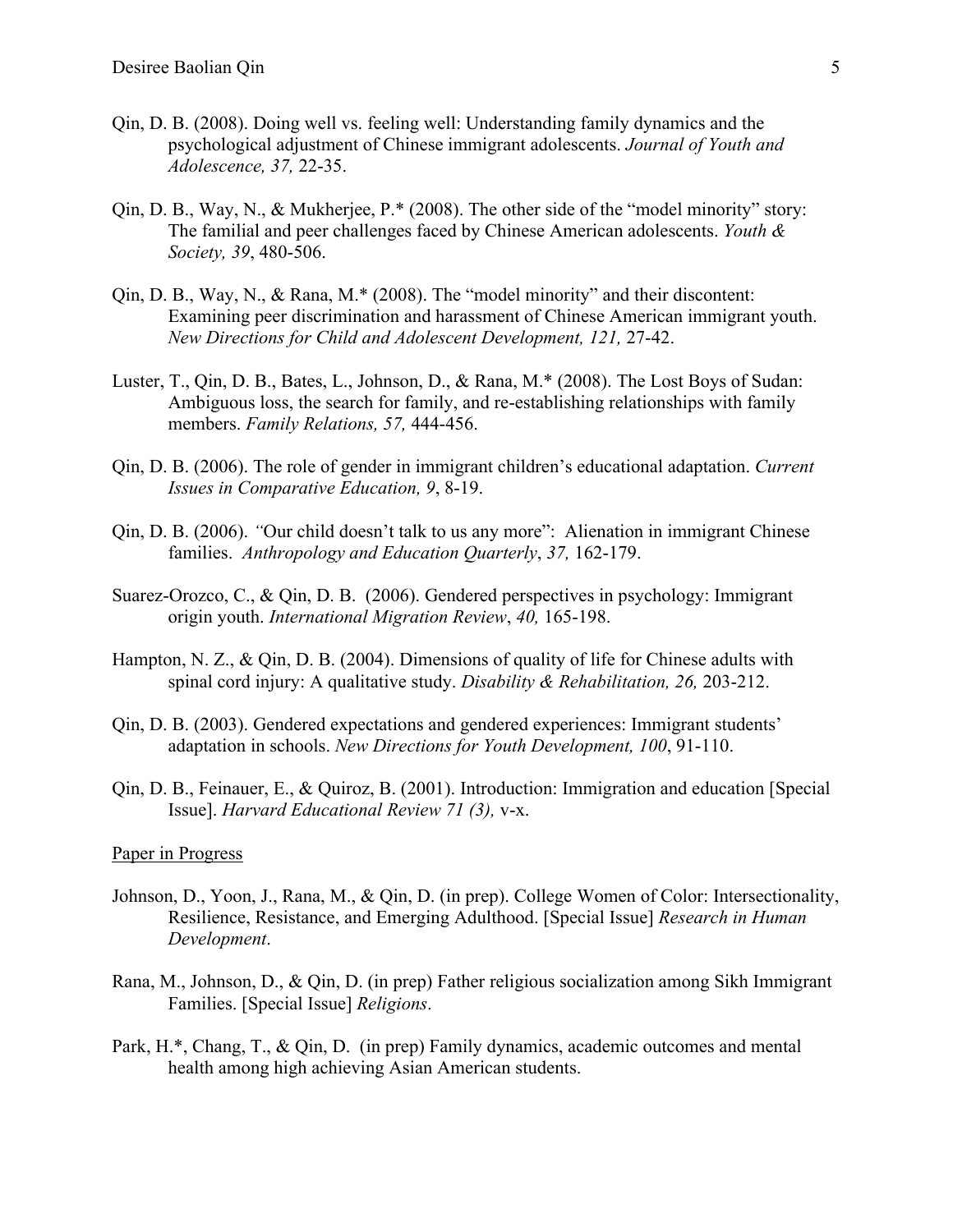- Huang, Q.\*, Qin, D. B. Liu, J.\* & Park, H.\* (in prep). Resilience of First-Year Chinese International Students on Academic Probation.
- Liu, J.\*, Huang, Q.\*, Park, H.\*, & Qin, D. (in prep) Independence or interdependence? Contemporary Chinese urban child socialization.
- Park, H.\*, Qin, D., Huang, Q.\*, & Liu, J.\* (in prep) High achieving Asian American students' perception of grades.

#### Book Chapters

- Yoon, J., Johnson, D.J., Qin, D.B., & Bates, L. (2022). Multidimensional Acculturation and Identity Re-formation Processes among South Sudanese Refugee Emerging Adults in the United States. In Johnson, D. J., Chuang, S.S., & Glozman, J.(Eds), Re/Formation and Identity: The Intersectionality of Development, Culture, and Immigration, pp. 63-86. Springer.
- Fitzgerald, H., Johnson, D., Qin, D. B., Villarruel, F. & Norder, J. (2019). Introduction: A developmental systems perspective on children and prejudice. In Fitzgerald, H., Johnson, D., Qin, D. B., Villarruel, F. & Norder, J. (Eds). *Children and Prejudice* (Vol 1 & Vol 2). Springer.
- Xie, M., Liu, S., Duan, Y. & Qin, D. B. (2019). "I can feel that people living here don't like Chinese students": Perceived discrimination and Chinese international student adaptation In Fitzgerald, H., Johnson, D., Qin, D. B., Villarruel, F. & Norder, J. (Eds) *Children and Prejudice* (Vol 1 & Vol 2). Springer.
- Rana, M. Johnson, D. & Qin, D. B. (2019). *SIKH* Mistaken Identities, Discrimination, and Sikh Youth Development. In Fitzgerald, H., Johnson, D., Qin, D. B., Villarruel, F. & Norder, J. (Eds) *Children and Prejudice* (Vol 1 & Vol 2). Springer.
- Qin, D. B., Chang, T., Xie, M., Liu, S., & Rana, M. (2017). Socioeconomic Status and Asian American Children/Youth Outcomes. In Y. Choi & C. Hahm (Eds), *Asian American parenting: Culture, family process and youth Development.* New York: Springer*.*
- Bates, L., Luster, T., Johnson, D. J., Qin, D. B., & Rana, M.\* (2013). Sudanese refugee youth: Resilience among undefended children. In D.J. Johnson, D. Agbenyiga & R. Hitchcock (Eds.), Vulnerable *Children: Global Challenges in Education, Health, Well-Being, and Child Rights*, pp. 167-184. New York: Springer*.*
- Qin, D. B. & Chang, T.-F.\* (2012). Asian American fathers. In N. J. Cabrera & C. S. Tamis-LeMonda (Eds.), *Handbook of Father Involvement*, (pp 261-278)*.* New York: Routledge.
- $\text{Oin}$ , D. B. & Han, E. J.\* (2011). The achievement/adjustment paradox: Understanding the psychosocial struggles of Asian American children and adolescents. In S. S. Chuang & R.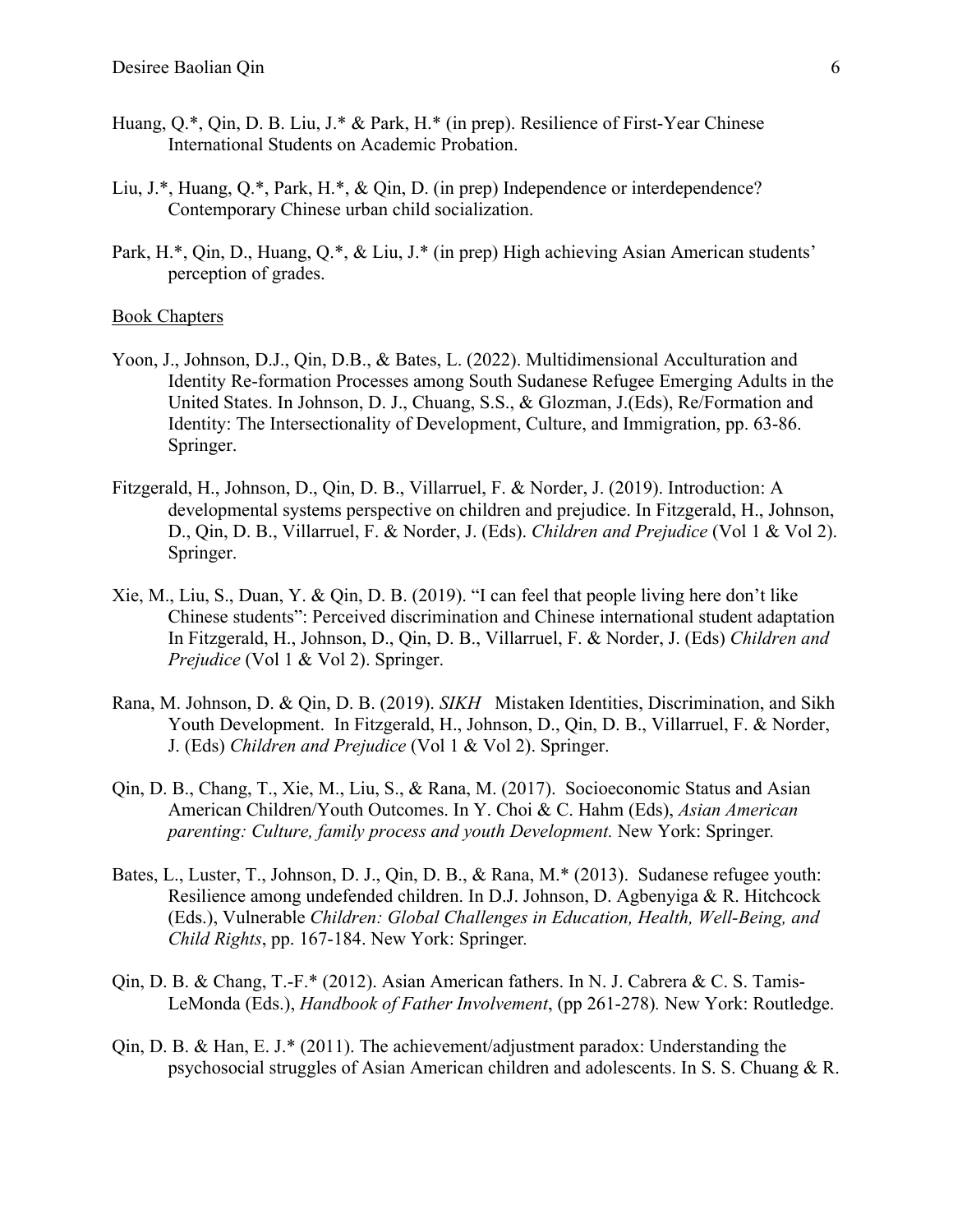P. Moreno (Eds.), *Immigrant Children: Change, Adaptation, and Cultural Transformation* (pp. 75-98). Lanham, MD: Lexington Books.

- Qin, D. B., Han, E. J.,\* & Chang, T.-F.\* (2011). Immigration, ecological contexts, and Asian American children's psychological adjustment. In F. Leong, L. Juang, D. B. Qin, & H. Fitzgerald (Eds.), *Asian American and Pacific Islander Children and Mental Health* (pp. 23-46)*.* Westport, CT: Praeger.
- Niwa, E.,\* Way, N., Qin, D. B., & Okazaki, S. (2011). Hostile hallways: Asian American adolescents' experiences of peer discrimination in school. In F. Leong, L. Juang, D. B. Qin, & H. Fitzgerald (Eds.), *Asian American and Pacific Islander Children and Mental Health* (pp. 193-218)*.* Westport, CT: Praeger.
- Qin, D. B., Li, G., Rana, M.,\* & Han, E. J.\* (2011). Education of immigrants from Sinic civilizations. In Y. Zhao (Ed.), *Handbook of Asian Education* (pp. 157-180). New York: Routledge.
- Rana, M.,\* Johnson, D. J., Bates, L., Qin, D. B., & Saltarelli, A.\* (2011). Parental choice and involvement in the education of Sudanese unaccompanied minors. In D. Slaughter-Defoe, H. Stevenson, E. Arrington, & D. J. Johnson (Eds.), *Black Educational Choice in a Climate of School Reform: Consequences for K-12 Student Learning and Development*  (pp. 141-154). Westport, CT: Praeger/ABC-CLIO.
- Fitzgerald, H. E., Mann, T., Cabrera, N., Sarche, M., & Qin, D. B. (2010). Tidlig barndom og identitet i multikulturelle miljoer (Infancy and identity in multicultural context). In V. Moe, K. Slinning, & M. B. Hansen (Eds.), *Handbook of Infant and Toddler Psychology* (pp. 269-282)*.* Oslo, Norway: Gyldendal Akademisk.
- Qin, D. B. (2008). The other side of the model minority story: Understanding psychological and social adjustment of Chinese American students. In G. Li & L. Wang (Eds.), *Model Minority Myths Revisited: An Interdisciplinary Approach to Demystifying Asian American Education Experiences* (pp. 133-156). Charlotte, NC: Information Age. [Book won the 2011 Publication Award from the Association of Chinese Professors of Social Sciences in the US].
- Suarez-Orozco, C., Qin, D. B., & Fruja, R.\* (2008). Adolescents from immigrant families: Relationships and adaptation in school. In M. Sodowsky (Ed.), *Adolescents at School* (pp. 51-69). Cambridge, MA: Harvard Educational Publishing Group.
- Leong, F., Qin, D. B., & Huang, J.\* (2008). Research methods related to understanding multicultural concepts. In J. Asamen, M. Ellis, & B. Berry (Eds.), *Handbook of Child Development, Multiculturalism, and Media* (pp. 63-80)*.* Thousand Oaks, CA: Sage.
- Suarez-Orozco, C., Todorova, I., & Qin, D. B. (2006). The well-being of immigrant adolescents: A longitudinal perspective on risk and protective factors. In F. Villarruel  $&$  T. Luster (Eds.), *The Crisis in Youth Mental Health: Disorders in Adolescence* (pp. 53-84).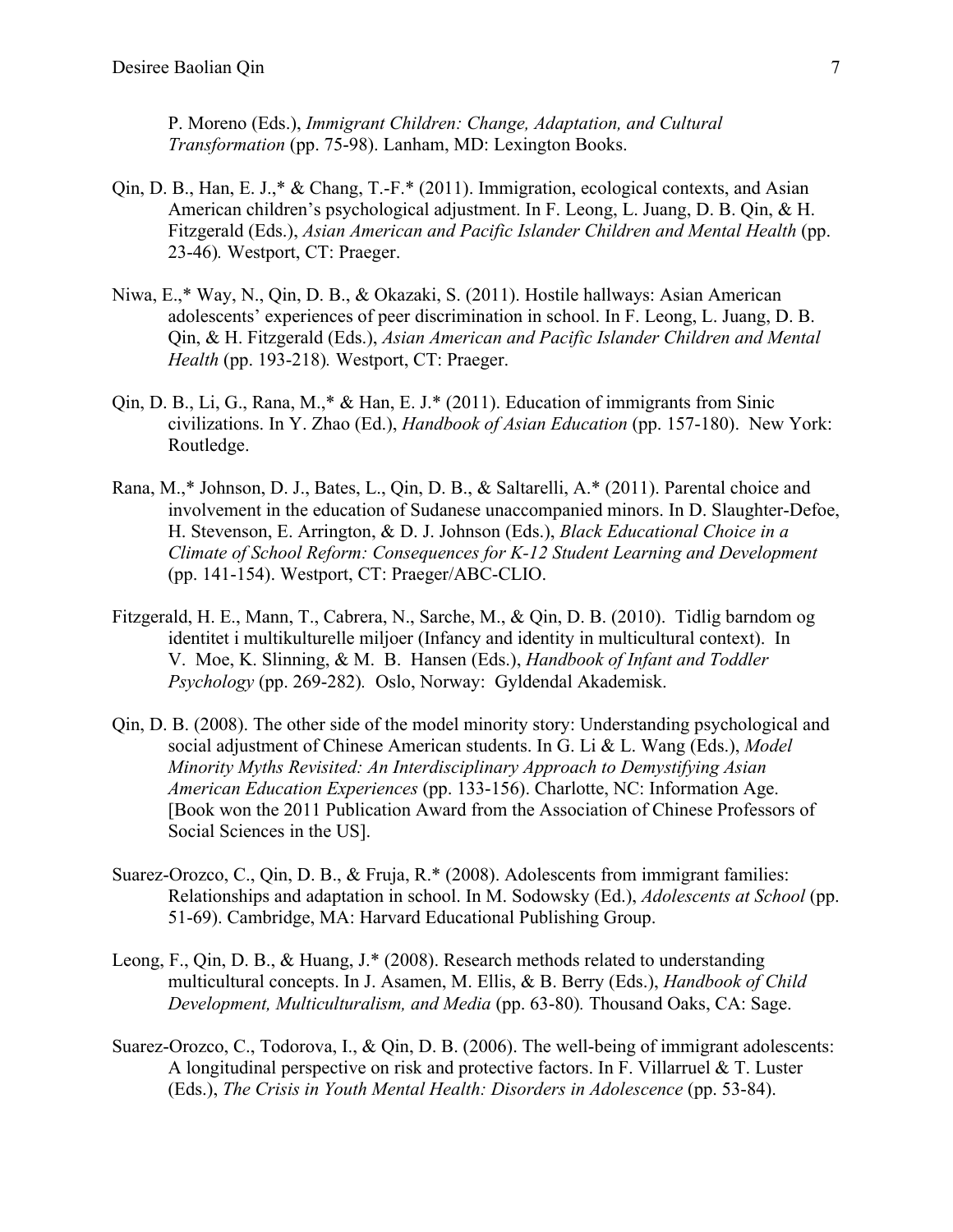Westport, CT: Praeger.

- Suárez-Orozco, C., & Qin, D. B. (2004). The cultural psychology of academic engagement: Immigrant boys' experiences in U.S. schools. In N. Way & J. Chu (Eds.), *Adolescent Boys in Context* (pp. 295-317). New York: New York University Press.
- Suarez-Orozco, M., & Qin, D. B. (2004). Globalization: Culture and education in the new millennium. In M. M. Suarez-Orozco & D. B. Qin (Eds.), *Globalization: Culture and Education in the New Millennium* (pp. 1-37). Berkeley, CA: University of California Press.

Guest Editor of Special Issues of Journals

- Johnson, D. J., Yoon, J., Qin D. B., & Rana, M.(Guest Editors) (accepted) College Women of Color: Intersectionality, Resistance, Resilience, and Emerging Adulthood. *Research in Human Development*. *[IF: 1.196]*
- Fitzgerald, H., Johnson, D., James Allen, Villarruel, F. & Qin, D. B. (Guest Editors) (Dec 2021). Historical and race-based trauma: Impact on family systems. *Adversity and Resilience Science: Research and Practice*.
- Fitzgerald, H., Johnson, D., James Allen, Villarruel, F. & Qin, D. B. (Guest Editors) (in progress). Historical and race-based trauma: Culture and identity development. *Adversity and Resilience Science: Research and Practice*.
- Juang, L., Qin, D. B., & Park, I. (2013). (Eds.). Understanding "tiger parenting" [Special issue]. *Asian American Journal of Psychology*.
- Fitzgerald, H. E., Mann, T., Cabrera, N., Sarche, M., & Qin, D. B. (2009) (Eds.). Development of infants and toddlers in ethnoracial families [Special issue]. *Infant Mental Health Journal*, *30,* 425-567.
- Qin, D. B., Quiroz, B., & Feinauer, E. (Eds.). (2001). Immigration and Education [Special issue]. *Harvard Educational Review, 71,* 345-589*.*

#### Edited Books

- Fitzgerald, H., Johnson, D., Qin, D. B., Villarruel, F. & Norder, J. (Eds) (2019). *Children and Prejudice: Integrating Research, Practice and Policy* (Vol 1 & Vol 2). New York: Springer.
- Leong, F., Juang, L., Qin, D. B., & Fitzgerald, H. E. (Eds.). (2011). *Asian American and Pacific Islander Children and Mental Health: Development and Context.* Westport, CT: Praeger.
- Leong, F., Juang, L., Qin, D. B., & Fitzgerald, H. E. (Eds.). (2011). *Asian American and Pacific Islander Children and Mental Health: Prevention and Treatment.* Westport, CT: Praeger.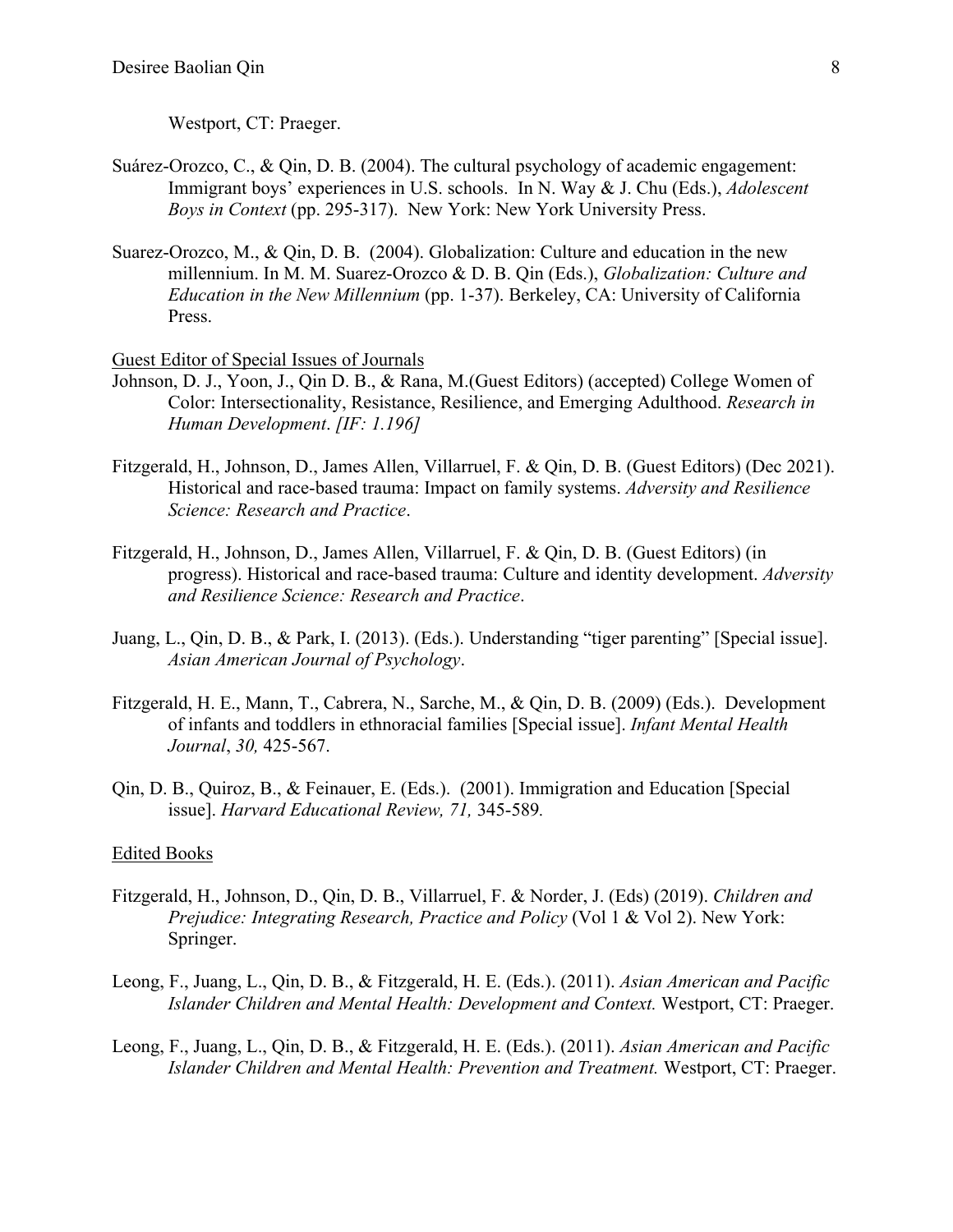- Suárez-Orozco, M. M., Suárez-Orozco, C., & Qin, D. B. (Eds.). (2005). *The New Immigration: An Interdisciplinary Reader*. New York: Routledge. (Google Scholar citations: 42)
- Suárez-Orozco, M. M., & Qin, D. B. (Eds.). (2004). *Globalization: Culture and Education in the New Millennium*. Berkeley, CA: University of California Press.
- Suárez-Orozco, M. M., Suárez-Orozco, C., & Qin, D. B. (Eds.). (2001). *Interdisciplinary Perspectives on the New Immigration (six volumes). New York: Routledge.*

#### Book Reviews

- Qin, D. B. (2002). Review of the books *Legacies: The Story of the Immigrant Second Generation* and *Ethnicity: Children of Immigrants in America. Harvard Educational Review, 72,* 393-398.
- Qin, D. B. (2002). Review of the book *Overlooked and Underserved: Immigrant Students in U.S. Secondary Schools*. *Harvard Educational Review, 72,* 246-249.
- Qin, D. B. (2001). Review of the book *Children of Immigration*. *Harvard Educational Review, 71,* 599-602.

#### Other Publication

- Juang, L., Qin, D. B., & Park, I. J. (2013). Beyond the battle hymn to empirical research on tiger parenting. Society for Research on Adolescence News. July 18, 2013. http://www.s-r-a.org/announcements/online-newsletter/2013-07-18-beyond-battle-hymnempirical-research-tiger-parenting
- Qin, D. B. (2012). Let the children fly higher: What parents can do to improve children's mental health. *World Journal* (Premier Chinese newspaper in North America) *Education Special Issue*, 2012 Summer, 72-74.
- Qin, D. B. (2006). Understanding gender dynamics in Chinese immigrant children's identity formation: A researcher's perspectives. Featured in *Meeting the needs of immigrant and refugee girls* [Special issue]. *Girls Matter, 12*.

#### **EXTERNAL GRANT ACTIVITIES AND FELLOWSHIPS**

- Qin, D. B. (PI), Juang, L. Okazaki, S. & Kiang, L. Parenting biracial children. Eunice Kennedy Shriver National Institute of Child Health and Human Development, \$438,295, full revised proposal submitted 2018, not funded.
- Qin, D. B. Foreign Expert Visiting Fellowship, Beijing University of Aeronautics and Astronautics, Beijing, China, May, 2018.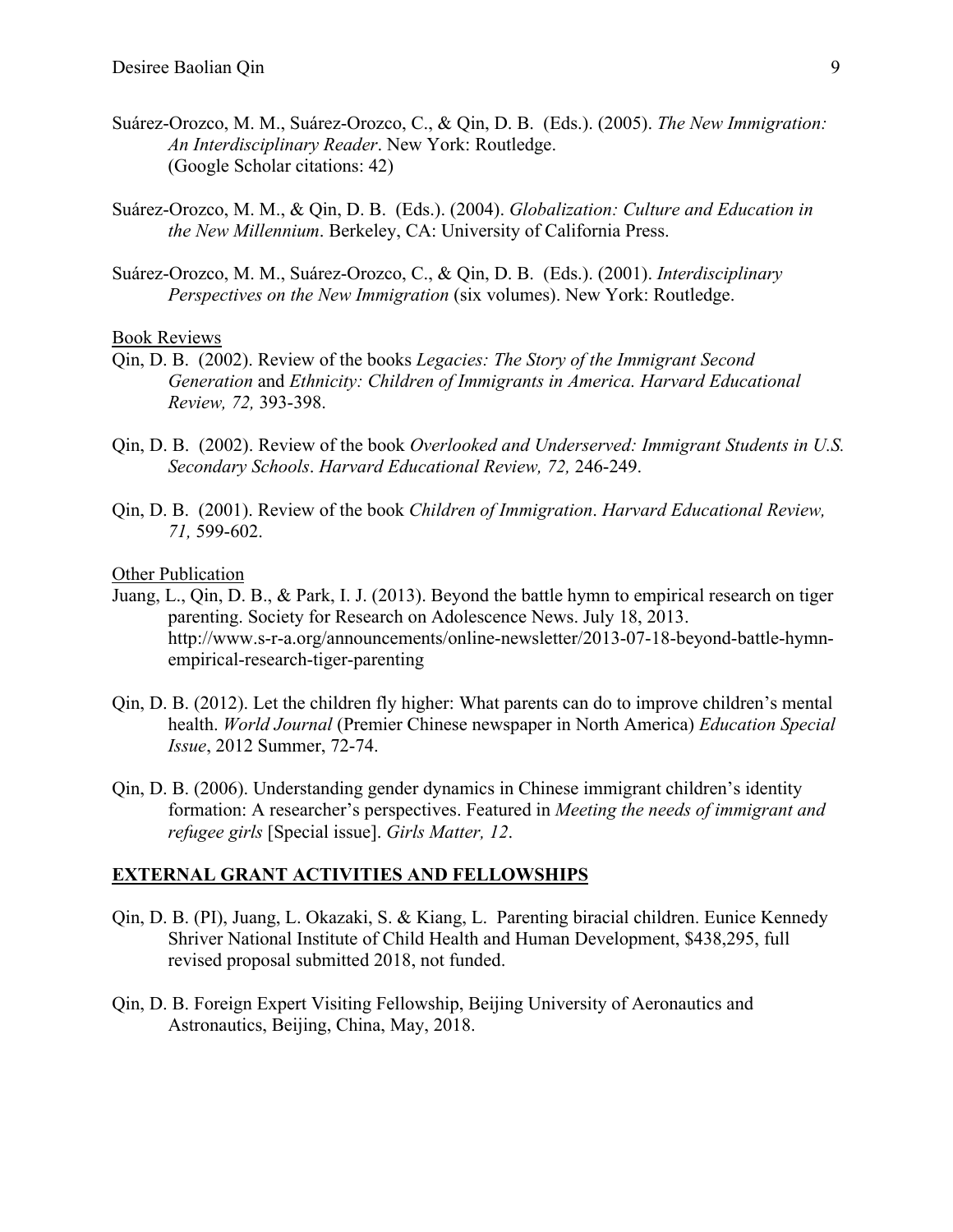- Qin, D. B. (PI), Ren, K., Louie, A., & Kim, D. Understanding Chinese Undergraduate Student Success in a Large U.S. Public University. Spencer Foundation. \$50,000, funded, 2015- 2017.
- Qin, D. B. Foreign Expert Visiting Fellowship, Beijing Normal University, Beijing, China, fall 2014.
- Qin, D. B. Foreign Expert Visiting Fellowship, Beijing University of Aeronautics and Astronautics, Beijing, China, 2013.
- Russel, S., Cookston, J. & Qin, D. B. Society for Research on Adolescence Young Scholars Program Funding Proposal submitted to the William T Grant Foundation, 22,500 funded, 2013.
- Saint Arnault, D., Bybee, D., Hyun, C., & Qin, D. B. (Co-PI). "The CEI intervention to promote help seeking for East Asian immigrant women." *National Institute of Health*, \$1,520,000, not funded, 2011.
- Qin, D. B. (PI). Parenting biracial children: Parenting goals, practices, and negotiations in Chinese-Caucasian interracial families. *William T. Grant Scholars Program*, \$350,000, not funded, 2011.
- Qin, D. B. (PI). Psychosocial adjustment of high-achieving Asian American students. *William T. Grant Foundation.* \$16,000, funded. 2009-2011.
- Qin, D. B. (PI). Psychosocial adjustment of high-achieving Asian American students. *William T. Grant Foundation*. \$25,000, funded. 2006-2008.
- Qin, D. B. (PI). The achievement/adjustment paradox: An exploratory study to understand the psychological adjustment of Asian American adolescents. *Spencer Small Research Grant*, \$40,000, unfunded. 2006.
- Qin, D. B. (PI). At-risk Asian American students: Longitudinal perspectives on underachievement." *National Academy of Education/Spencer Postdoctoral Fellowship Program* (for early career faculty), \$55,000, unfunded. 2006.

#### **INTRAMURAL RESEARCH FUNDING**

- Melissa Yzaguirre, Gianna Casaburo, Desiree Qin & Kirsten Renn. Diversity, Equity, and Inclusion Certification. Office of Inclusion Creating Inclusive Excellence Grant. (2020- 2021)
- McCauley, H., Johnson, D., Qin, D., Wang, Y., Mass, M., & Villarruel, F. et al. Reducing Health and Social Disparities among Marginalized Youth: Using Research to Promote Social Justice. College of Social Science Thematic Area Start-Up Funding. \$100,000 (2019- 2021)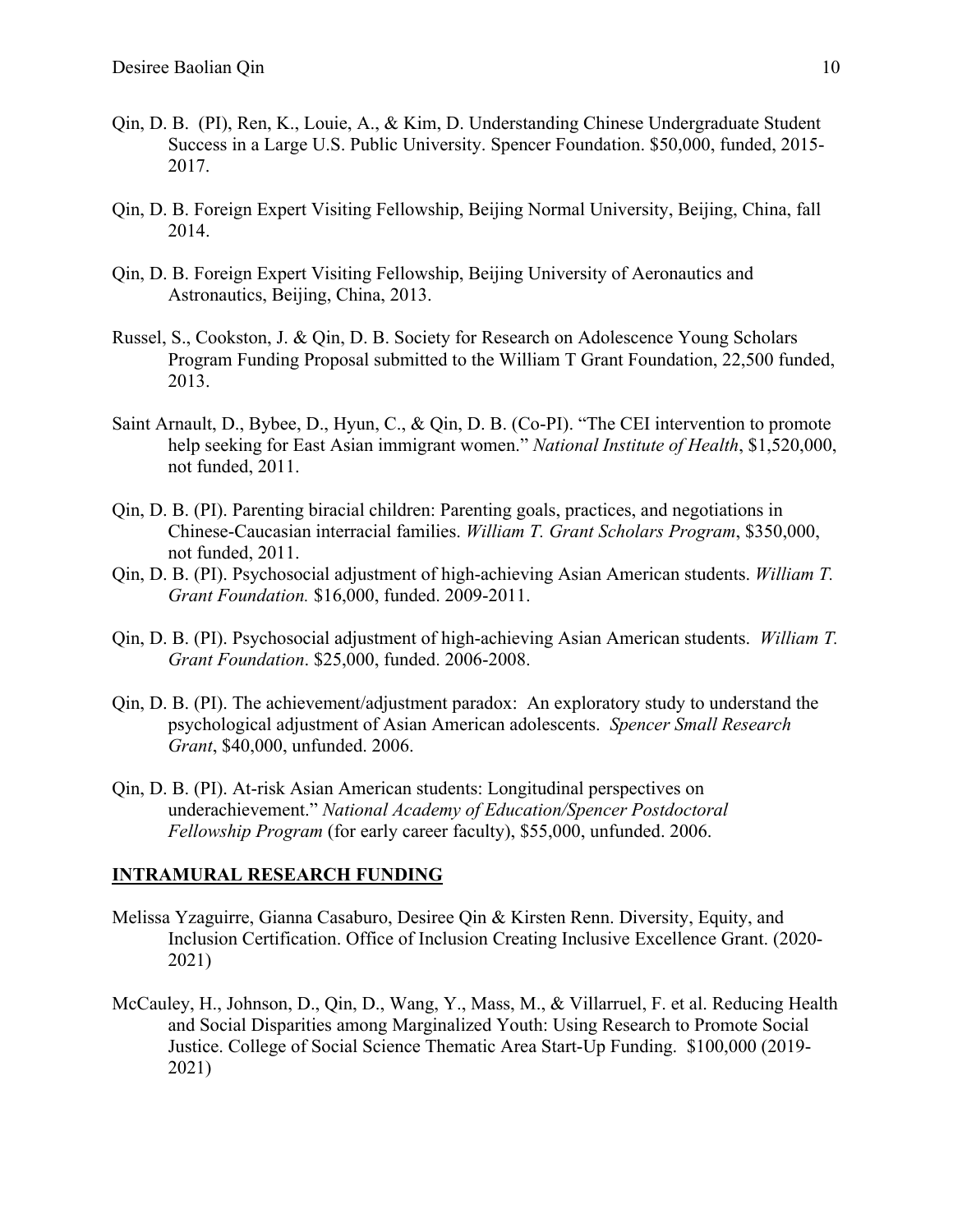- Qin, D. B. (PI), Matthews, E., & Liu, C. Chinese International Students at MSU: Adaptation and Institutional Support. Creating Inclusive Excellence Grant, Office of Inclusion and Intercultural Initiatives at Michigan State University, \$15,000 funded, 2014-2016.
- Qin, D. B. (PI) & Leong, Frederick. "Parental involvement in immigrant families." Family and Community Together (FACT) Grant, *Michigan State University.*  \$25,000, funded. 2009-2012.

## **RECENT STUDENT/MENTEE FELLOWSHIPS AND AWARDS**

- Sato, M. Research Support Scholarship Award, MSU 2021
- Sato, M., Beatrice Paolucci Memorial Scholarship, HDFS MSU 2021
- Huang, Q. Graduate School Leadership Development Fellowship, MSU. 2021
- Huang, Q. Mary Lewis Endowment, Paolucci Memorial Scholarship, HDFS MSU 2021

Hye-Jin Park, Early Start Research Grant, HDFS, MSU. Summer, 2020.

Huang, Q. Early Start Research Grant, HDFS, MSU. Summer, 2020.

- Xie, M. Postdoctoral Fellowship, Fordham University, NY. 2019-2020.
- Sato, M. Tinker Field Research Grant, Center for Latin American and Caribbean Studies, Michigan State University, 2019
- Xie, M. Dissertation Completion Fellowship, College of Social Science, Michigan State University, 2018.
- Xie, M. Research Enhancement Funding, Graduate School, Michigan State University, 2018.
- Duan, Y. Research Enhancement Funding, Graduate School, Michigan State University, 2018.
- Steven Fraiberg, MSU Lilly Teaching Fellowship [Qin faculty mentor], Michigan State University, 2017-2018.
- Xie, M. Student Travel Grant. Society for Research on Child Development, 2017.
- Chee, G. Grandparenting in Chinese-Caucasian biracial families: An intergenerational study of Chinese families in the California Bay Area. Omicron Nu Research Fellowship. \$2,000, 2015.
- Chee, G. Best Paper Award. Asian Studies Center, Michigan State University. \$1,000, 2015.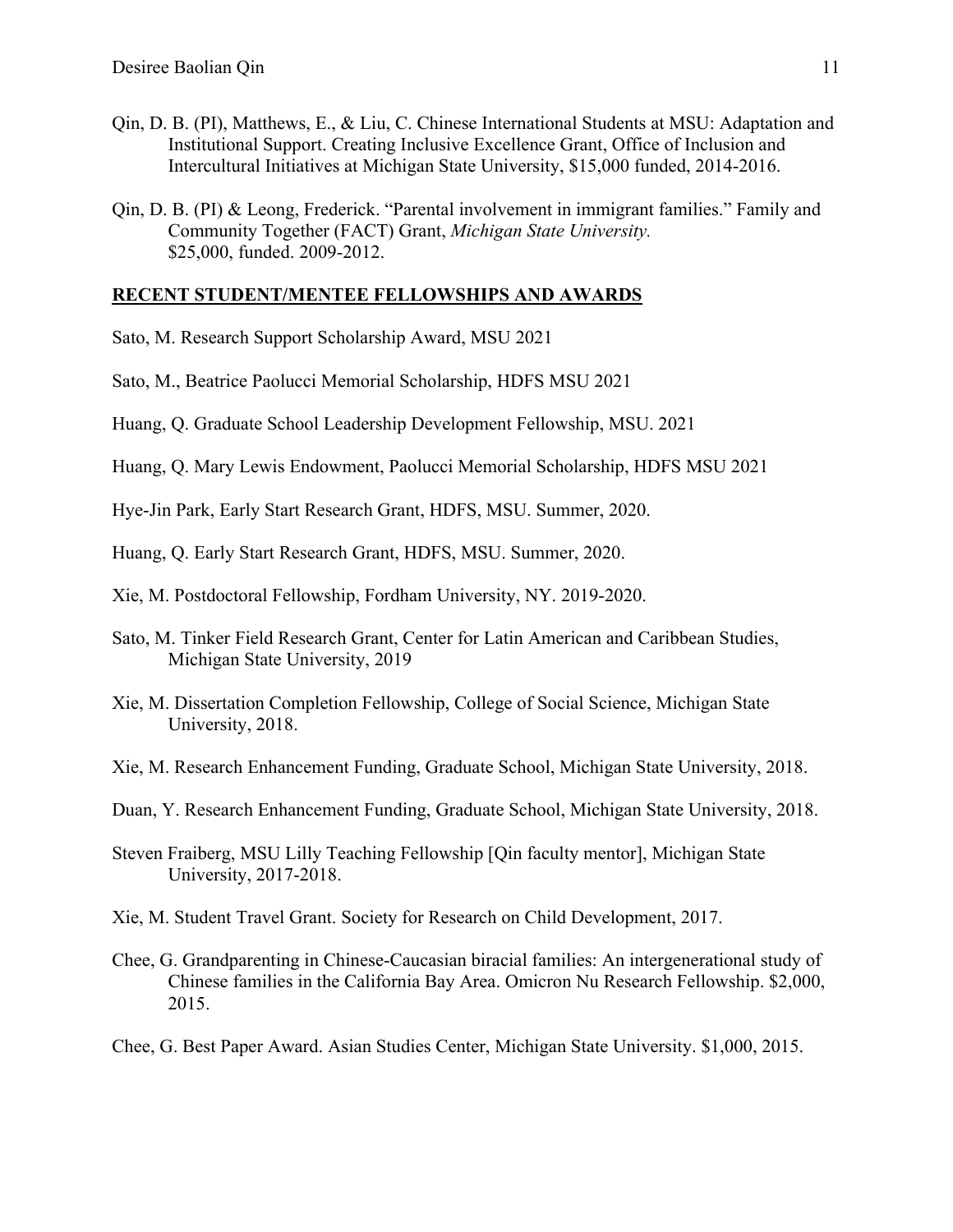- Xie, M. J. Summer Research Fellowship. College of Social Sciences, Michigan State University, \$2,000, 2015.
- Xie, M. J. Evelyn Mansfield Endowed Fund, Department of Human Development and Family studies, Michigan State University, 2015.
- Xie, M. J. Chinese Foreign Student Bureau Scholarship, 2015-2017.
- Rana, M. Best Paper Award. Asian Studies Center, Michigan State University. \$1,000, 2012.

# **NATIONAL AND INTERNATIONAL CONFERENCE PRESENTATIONS**

\*Denotes Student Authors

- Kim, D., Qin, D. B., Louie, A., Grimm, A., Xie, M., & Liu, S. (2020). Understanding Chinese International Students in a Large Public University: What matters in their satisfaction? Paper to be presented at the 64<sup>th</sup> Annual Conference of the Comparative and International Education Society (CIES), Miami, FL.
- Qin, D. B. Xie, M., Liu, S. & Huang, Q. (2019). Perceived Mother's Roles, Resilience and Gender Identity Formation of First-Year Female Chinese International Students. Society for the Study of Human Development (Symposium paper presentation). Oct 11-13. Portland, OR.
- Duan, Y.\* & Qin, D. B. (2019). Disentangling Paternal and Maternal School Involvement and Academic Outcomes in Chinese Adolescents. Poster presentation at the SRCD Biennial Meeting. March 21-23. Baltimore, Maryland.
- Xie, M. & Qin, D. B. (2019). Friendship Networks and Chinese International Undergraduates' Psychological and Sociocultural Adaptation. Poster presentation at the SRCD Biennial Meeting. March 21-23. Baltimore, Maryland.
- Yoon, J.\*, Johnson, D., Qin, D. B. & Bates, L. (2018). Multiple Racial Ethnic Identity (REI) integration and psychological wellbeing among South Sudanese refugee young adults in the United States. Paper presentation at Society for the Study of Emerging Adulthood. May 17-19, Cluj-Napoca, Romania.
- Xie, M.\*, Choi, H., & Qin, D. B. (2018). Experiences of "model minority" stereotype and perceived stress among high-achieving Asian American students: A qualitative study. Paper presentation at the International Society for the Study of Behavioral Development Biennial Meeting. July 15-19, Queensland, Australia.
- Duan, Y.\*, Xie, M.\*, Liu, S.\* & Qin, D. (2018). Adolescent-reported grandparental involvement among Chinese high school students. American Psychological Association Division 45 Conference. July 19-21, Austin, TX.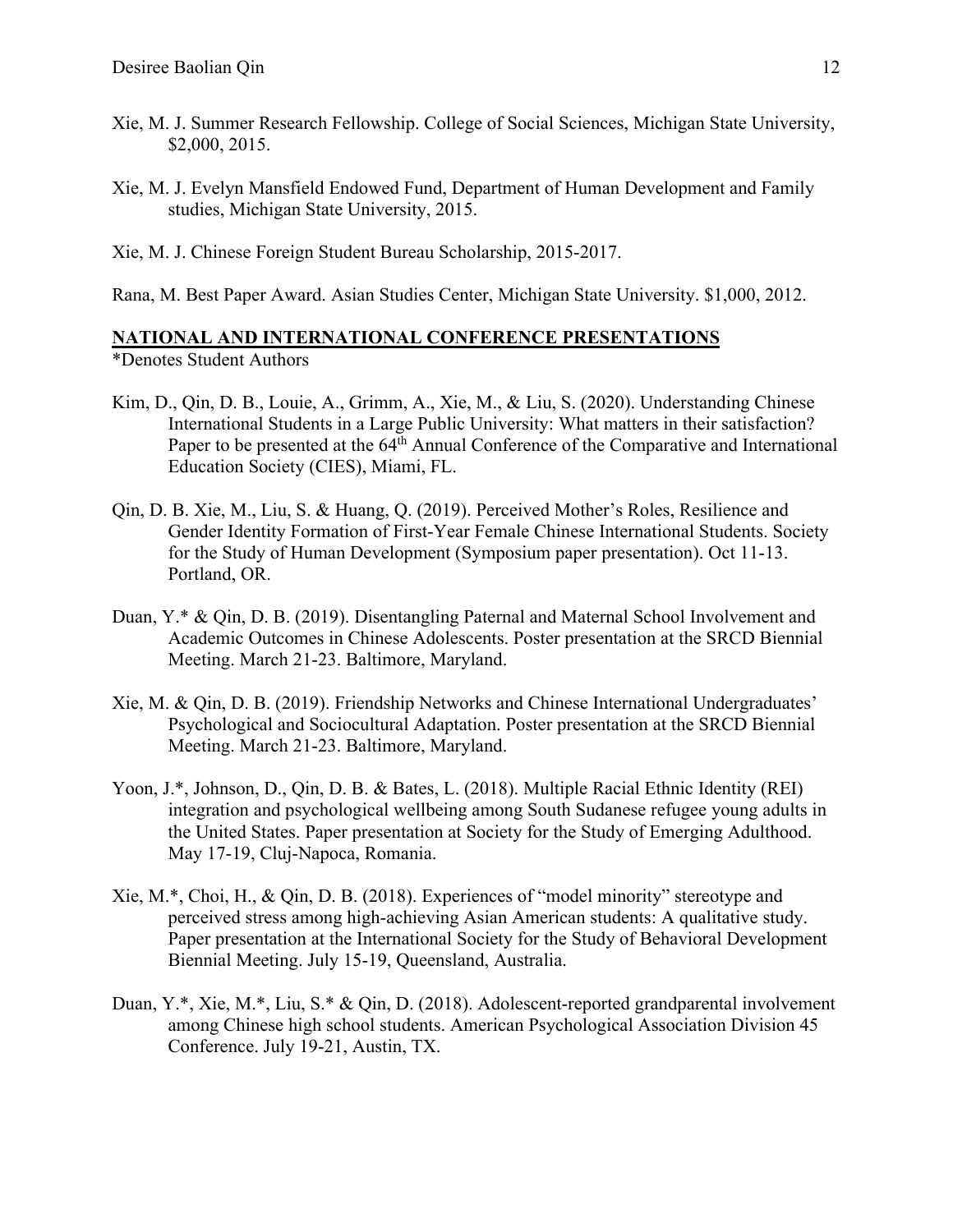- Liu, S. Z & Qin, D. B. (2017). Understanding Autonomy and Independence among Chinese International Students: A Qualitative Study. Poster presentation at Asian American Psychological Association National Convention. October 6-8, 2017, University of Nevada, Las Vegas.
- Xie, M. J.\*, Johnson, D. J., & Qin, D. B. (2017). Mother-Child and Father-Child Closeness and Conflict in Middle Childhood and Adolescence: A Multivariate Longitudinal Analysis. Poster presentation at the biennial meeting of Society for Research in Child Development, Austin, TX.
- Xie, M. J.\*, Choi, H.\*, & Qin, D. B. (2017). Ethnic Density and "Model Minority": How School Context Affects Perceived Stereotypes Among High-Achieving Asian American Students. Poster presentation at the biennial meeting of Society for Research in Child Development, Austin, TX.
- Qin, D. B. & Xie, M. J.\* (2017). "Our chauffeur attended all the parent-teacher conferences for me": Family challenges and Chinese international student adaptation. Paper presentation at the Eastern Sociological Society Annual Meeting. Philadelphia, PA, Feb 23-26.
- Qin, D. B., Louie, A. Liu, S. Z.\* & Xie, M. J.\*(2016 August). Car Talk: Social Class, Gender, and Identity of Chinese International Students in a Midwestern College Town. Poster presentation at the Asian American Psychological Association Annual Convention, Denver, CO.
- Xie, M. J.\* & Qin, D. B. (2016 August). Circles of Friends in Chinese Student Population: How Does a Large Group of Co-nationals Influence Social Adaptation of Chinese International Students? Presentation at the Asian American Psychological Association Annual Convention, Denver, CO.
- Matthews, E., Liu, C., & Qin, D. B. (2015). Teamwork Matters: Collaborating to Conduct Research on the International Student Experience. NAFSA Region V Conference in Rosement, IL.
- Rana, M., Qin, D. B., McNall, M., & Johnson, D. (2014, March). Community resilience: A protective or risk factor for Sikh youth? Paper presentation at the biennial meeting of Society for Research in Adolescence, Austin, TX.
- Qin, D. B. & T. Chang\* (2013, April). *Psychological control, family cohesion and mental health among high-achieving Chinese American and European American adolescents.* Paper presentation at the biennial meeting of Society for Research in Child Development, Seattle, WA.
- Chang, T.\*, Han, E.-J.\*, & Qin, D. B. (2013, April). *Reciprocal longitudinal relations between academic performance and family context in high-achieving Chinese and European Americans.* Poster presentation at the biennial meeting of Society for Research in Child Development, Seattle, WA.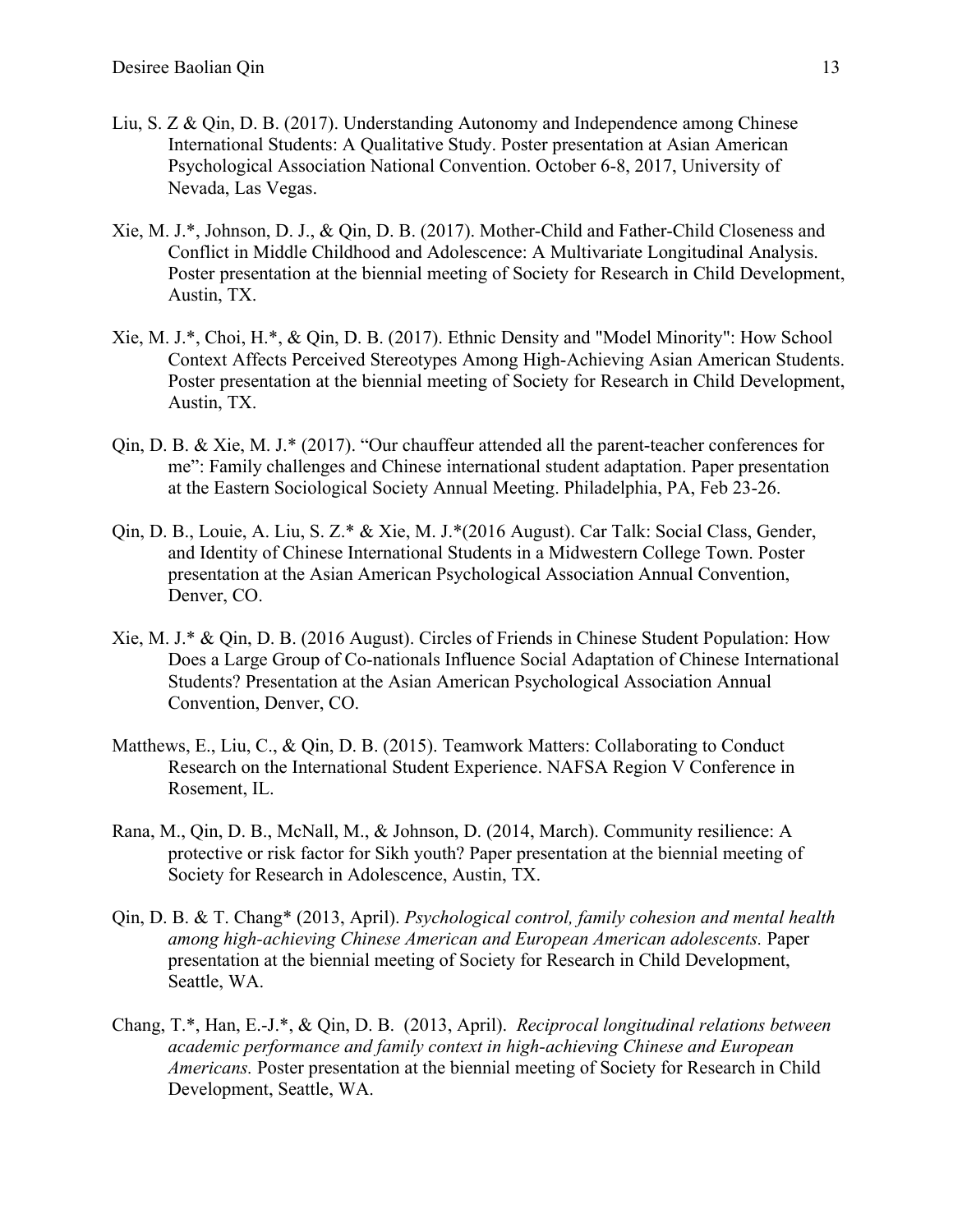- Su, C.\*, Brophy-Herb, H., Volloton, C., & Qin, D. (2013, April). *Father-child relationship quality: Moderation effects in the face of harsh maternal discipline.* Poster presentation at the biennial meeting of Society for Research in Child Development, Seattle, WA.
- Qin, D. B. (2012, May). **[Invited Plenary Panel]** *Social and psychological processes of becoming and being American: Visible and invisible immigrant experiences.* The Society for the Psychological Study of Ethnic Minority Issues (APA Division 45) Meeting. Ann Harbor, MI.
- Qin, D. B. (2011, August). *Everything you ever want to know about "Chinese tiger mothers" but were afraid to ask.* Asian American Psychological Association Annual Meeting, Washington, D.C. **[Invited Panel** jointly sponsored by Society for Research in Child Development Asian Caucus and Asian American Psychological Association: "Asian American Parenting and Children's Mental Health"]
- Qin, D. B., Saltarelli, A. J.,\* Bates, L. V., Rana, M.,\* Lee, J. A.,\* Johnson, D. J., & Luster, T. (2010, March). *"My culture helps me make good decisions": Cultural appropriation and adaptation of Sudanese refugee youth*. Paper presented at the biennial meeting of Society for Research on Adolescence, Philadelphia, PA. [**Co-Chair** of the panel "Sudanese Unaccompanied Minors in U.S. Foster Families: Acculturation, Adaptation, and Identity Formation"]
- Johnson, D. J., Saltarelli, A. J.,\* & Qin, D. B. (2010, March). *The influence of racialized experiences on the identities of Sudanese refugee youth.* Paper presented at the biennial meeting of Society for Research on Adolescence, Philadelphia, PA.
- Bates, L. V., Johnson, D. J., Rana, M.,\* Luster, T., Qin, D. B., & Saltarelli, A. J.\* (2010, March). *Fostering Sudanese refugee youth: Parent perspectives.* Paper presented at the biennial meeting of Society for Research on Adolescence, Philadelphia, PA.
- Rana, M.,\* Luster, T., Saltarelli, A. J.,\* Bates, L. V., Qin, D. B., Burdick, K., Johnson, D. J., & Baird, D. (2009, April). *Factors related to educational resilience among Sudanese unaccompanied minors.* Presented as poster at the biennial meeting of Society for Research in Child Development, Denver, CO.
- Saltarelli, A. J.,\* Luster, T., Rana, M.,\* Bates, L. V., Qin, D. B., Burdick, K., Johnson, D. J., & Baird, D. (2009, April). *Foster parent support and refugee adaptation in a new land: The experience of unaccompanied Sudanese minors.* Paper presented in symposium at the biennial meeting of Society for Research in Child Development, Denver, CO.
- Bates, L., Qin, D., Johnson, D., & Burdick, K. (2008, November). *It's their home now: Fostering Sudanese refugee youth.* Paper presented at On New Shores: International Forum on Immigrant and Refugee Families, University of Guelph, Canada.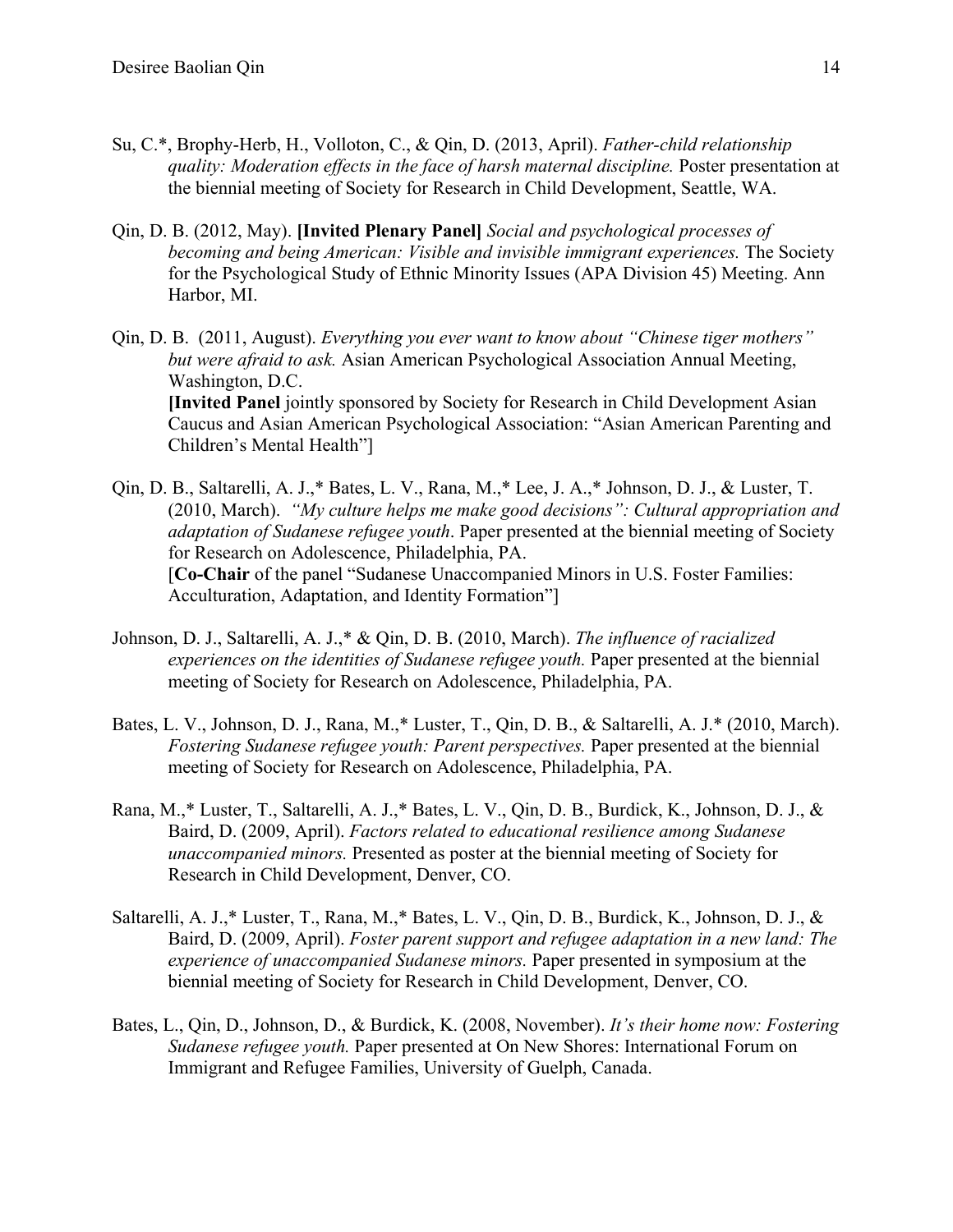- Luster, T., Saltarelli, A.,\* Rana, M.,\* & Qin, D. B. (2008, November). *Having parents after living in peer groups: Sudanese unaccompanied minors in foster care.* Paper presented at On New Shores: International Forum on Immigrant and Refugee Families, University of Guelph, Canada.
- Luster, T., Qin, D. B., Bates, L., Johnson, D., & Rana, M.\* (2008, July). *The Lost Boys of Sudan: Coping with ambiguous loss and reconnecting with surviving family members*. Paper presented at the 20<sup>th</sup> biennial meeting of the International Society for the Study of Behavioral Development, Wuerzburg, Germany.
- Bates, L., Luster, T., Qin, D. B., Johnson, D. J., & Rana, M.\* (2008, April). *The Lost Boys of Sudan: Separation, loss, and the formation of transnational families.* Paper presented at the international conference of Children and Migration: Identities, Motilities, and Belongings, Cork, Ireland.
- Qin, D. B. (2008, March). *Doing well vs. feeling well: Understanding family dynamics and the psychological adjustment of Chinese immigrant adolescents*. Paper presented at the biennial Society for Research on Adolescence conference, Chicago, IL. [**Organizer and chair** of the panel "Psychological and Social Adjustment of Chinese American Adolescents"]
- Qin, D. B. (2007, April). *The other side of the model minority story: Understanding psychological and social adjustment of Chinese American students.* Paper presented at the Chinese American Educational Research and Development Association International Conference, Chicago, IL.
- Qin, D. B. (2007, April). *Understanding the achievement/adjustment paradox in Chinese American adolescent development.* Paper presented at the biennial meeting of Society for Research in Child Development, Boston, MA.
- Qin, D. B. (2005, April). *Gender, immigration, and education: Findings from the Harvard immigration projects.* Paper presented at the American Educational Research Association annual meeting, Montreal, Canada.
- Qin, D. B. (2005, April). *The other side of the model minority story: Psychological adjustment of Chinese American adolescents.* Paper presented at the American Educational Research Association annual meeting, Montreal, Canada.
- Qin, D. B. (2005, March). *Achievement and alienation in Asian American families*. Paper presented at the Comparative and International Education Society annual conference, Palo Alto, CA.
- Qin, D. B. (2005, February). *Complicating our understanding of Chinese American school achievement.* Paper presented at Roots for Change: Race, Culture, Identity, and Achievement Seminar, sponsored by Boston University, Boston College, Lesley University, and Wheelock College, Boston, MA.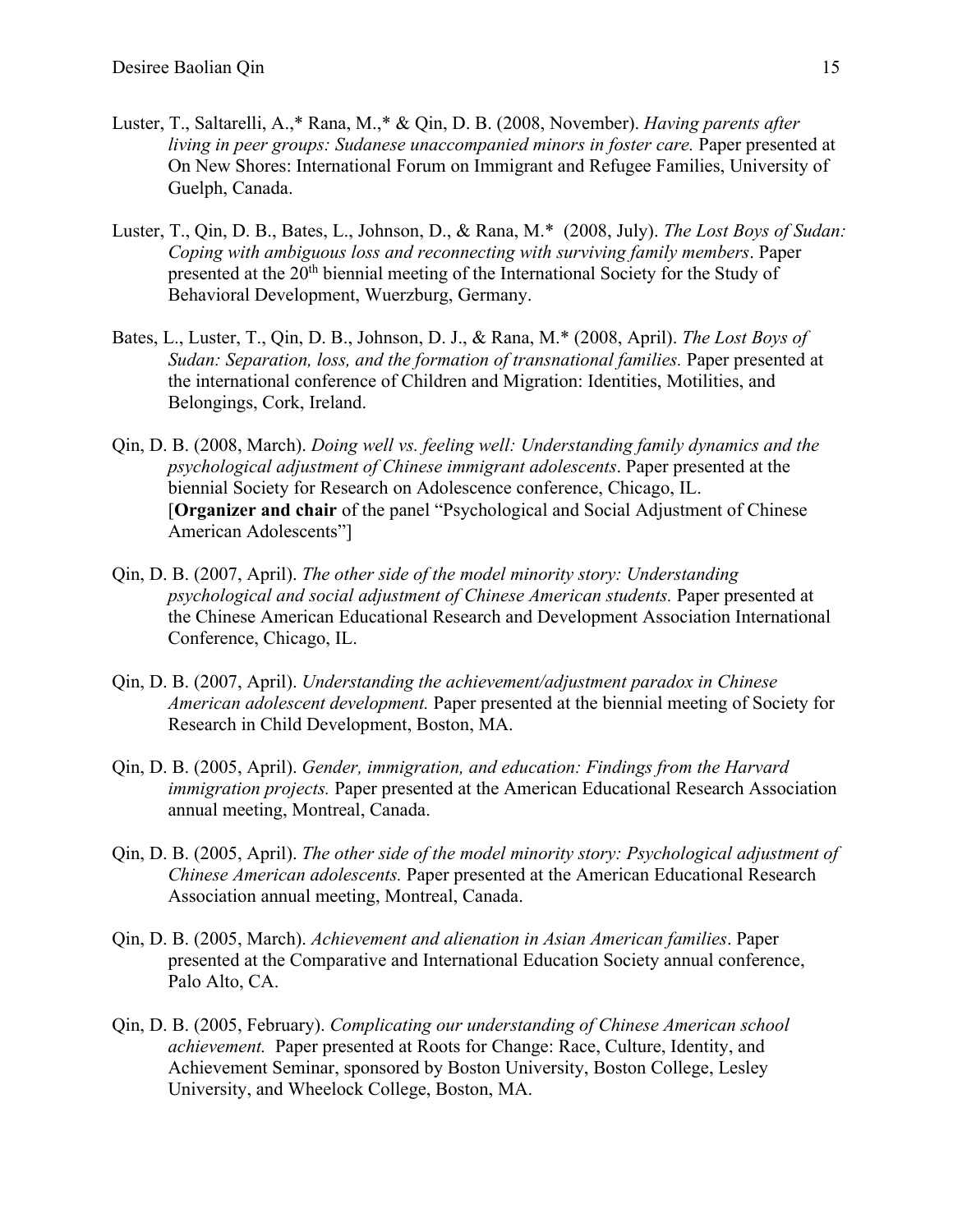- Qin, D. B. (2004, April). *Understanding gender differences in immigrant students' educational adaptation: Longitudinal perspectives.* Paper presented at the American Educational Research Association annual meeting, San Diego, CA.
- Qin, D. B. (2004, March). *Segmented adaptation: Understanding the role of gender in immigrant students' educational experiences and expectations.* Paper presented at the 10<sup>th</sup> biennial meeting of Society for Research on Adolescence. Baltimore, MD.
- Qin, D. B. (2003, October). *"Our son doesn't talk to us any more": Alienation in immigrant Chinese families.* Paper presented at the Society of Asian American Studies New England Area Annual Meeting, Cambridge, MA.
- Qin, D. B. (2002, April). *Gender and immigration: An examination of children's adaptation.*  Paper presented at Harvard Gender across Disciplines Conference, Cambridge, MA.
- Qin, D. B. (2002, February). *Gender dynamics in immigrant children's educational and psychosocial adaptation.* Paper presented at Harvard Ethnic Studies Conference, Cambridge, MA.

# **INVITED TALKS**

## National and International

- Qin, D. B. (2017, April). What Happens to the Traditional Family Bond?: Understanding Challenges in Chinese Parent-Child Relations. International conference organized by MSU Symposium on Multicultural Psychology [Chinese Psychology: Current Theories and Models in Understanding 1.4 Billion People] Michigan State University, East Lansing, MI.
- Qin, D. B. (2015, July). Preliminary findings on the adaptation of first-year Chinese undergraduate students at MSU. University of Oregon, Eugene, OR.
- Qin, D. B. (2014, October). Writing psychology papers for publication in English language journals. Beijing Normal University, Beijing, China.
- Qin, D. B. (2013, May). *Globalization, culture, family, and child development.* Beijing University of Aeronautics and Astronautics, Beijing, China.

———. (2013, May). *Chinese American children's mental health.* Beijing University of Aeronautics and Astronautics, Beijing, China.

———. (2013, June). *English writing: Preparing manuscripts for publication.* Beijing Normal University, Beijing, China.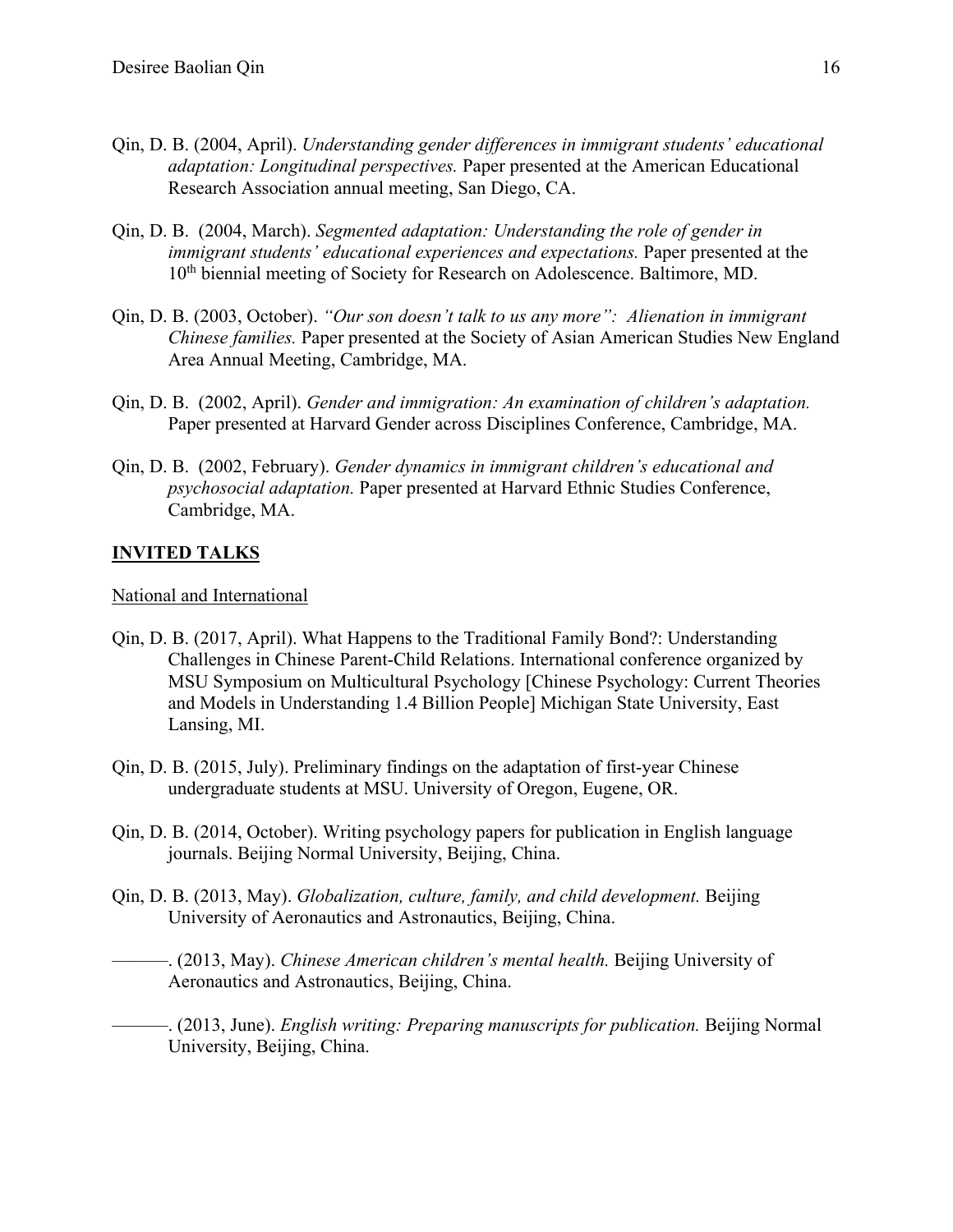- ———. (2013, January). *The achievement/adjustment paradox: Understanding family factors that contribute to Chinese American adolescent development.* San Francisco State University, San Francisco, CA.
- ———. (2011, August). *Education in an era of globalization*. Bayan No. 1 High School. Heilongjiang, China.
- ———. (2011, February). *Post-1965 new immigration, assimilation, and mental health*. Invited talk co-sponsored by the Department of Psychology & Institute for Latino Studies. University of Notre Dame, Notre Dame, IN.
- ———. (2011, February). *Immigrant assimilation and adaptation*. Invited talk to Class PSY 43344: Immigrant Families and Mental Health, sponsored by Institute for Latino Studies. University of Notre Dame, Notre Dame, IN.
	- ———. (2007, May). *Chinese American family and children's psychosocial adaptation*. Invited talk at the China Social Science Research Group Meeting on Chinese Child Development and Family in the Global Context, Shanghai, China.
	- ———. (2006, March). *Immigration and education: An overview.* Invited talk at the U.S. Immigration, Emigration and Migration Workshop to Boston Public School Teachers, sponsored by Primary Source, Boston, MA.
	- ———. (2006, January). *The other side of the model minority story: Psychological and social adjustment of Chinese American students*. Invited talk at the Asian American/Asian Research Institute, CUNY, New York.
	- ———. (2005, October). *Why are we losing our boys? Leaks in the pipeline.* Invited talk at the Tomas Rivera Policy Institute Fall Conference on Latino Males and Higher Education, Los Angeles, CA.
	- ———. (2005, June). *Psychosocial adaptation of Chinese immigrant students in US schools.* Invited talk at the Summer Institute for Boston Public School Teachers, sponsored by Primary Source, Boston, MA.
- ———. (2004, March). *Challenges facing Chinese immigrant students in US schools.* Presentation given at the Faculty Lecture Series, Wheelock College, Boston, MA.
- Suarez-Orozco, C., & Qin, D. B. (2004, January). *The intersection of fields of psychology, immigration, and gender at the millennium: A missed opportunity*. Presentation given at the Social Science Research Council Working Group on Immigration and Gender, New York, NY.
	- ———. (2003, March). *Gender and immigrant children's adaptation: Preliminary analysis of the LISA project data.* Presentation given at Lectures on Positive Youth Development and Mental Health in the Multi-Cultural Society, Boston, MA.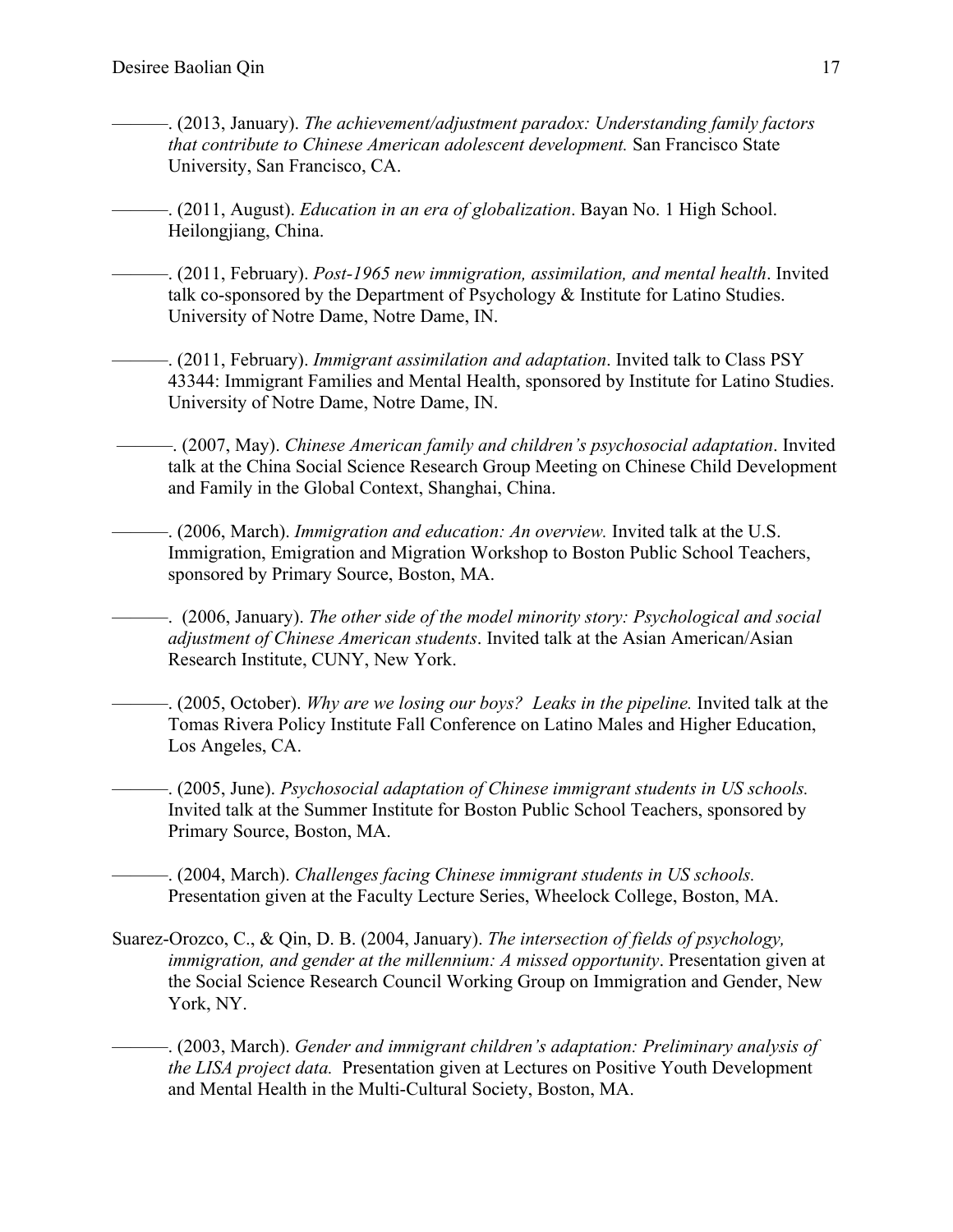## Local

- Qin, D. B. (May, 2021). Beyond the "Model Minority" and "Perpetual Foreigner": Understanding diverse experiences of Asian Americans. Invited talk given at Minority Advisory Panel (MAP) at Consumers Energy. MAP. Royal Oak, MI.
- Qin, D. B. (May, 2020). MSU中国留学生适应情况Chinese International students adaptation at MSU. Presentation given at MSU Virtual Office Hour organized by MSU China Program. East Lansing, MI.
- Qin, D. B. (February 2020). Understanding adaptation experiences of first year Chinese international students. MSU Department of Sociology 4<sup>th</sup> Annual Medicine, Health and Society Seminar. East Lansing, MI.
- Qin, D. B. (Feb, 2020). Culture and Human Development. Presentation at HDFS PhD student recruitment. Michigan State University. East Lansing, MI.
- Qin, D. B. (August 19, 20 & 26, 2019). US College culture session: A conversation with international first year students. MSU International Academic Orientation Program. East Lansing, MI.
- Qin, D. B. (August, 2019). 送子女上大学:和家长的对话[Sending your child off to college: A conversation with Chinese Spartan parents]. MSU International Academic Orientation Program International Mandarin Chinese Parent Session. East Lansing, MI.
- Qin, D. B. (October, 2018). Asian American Families. Guest lecture for HDFS 442 Ethnic Families. East Lansing, MI.
- Qin, D. B. (August, 2018). US College culture session: A conversation with international freshmen. MSU International Academic Orientation Program. East Lansing, MI.
- Qin, D. B. (August, 2018). 送子女上大学:和家长的对话[Sending your child off to college: A conversation with Chinese Spartan parents]. MSU International Academic Orientation Program International Mandarin Chinese Parent Session. East Lansing, MI.
- Qin, D. B. (August, 2018). Family transitions and parenting a college student: A conversation with freshmen Spartan parents. MSU International Academic Orientation Program International Parent Session. East Lansing, MI.
- Qin, D. B. (June, 2018). A Glimpse of Chinese international students adaptation at MSU. Presentation given to Provost-charged group of administrators across campus focusing on improving Chinese international students support at MSU. East Lansing, MI.
- Qin, D. B. (Feb, 2018). Adolescence and Emerging Adulthood. Discussion group with HDFS PhD applicants. Michigan State University. East Lansing, MI.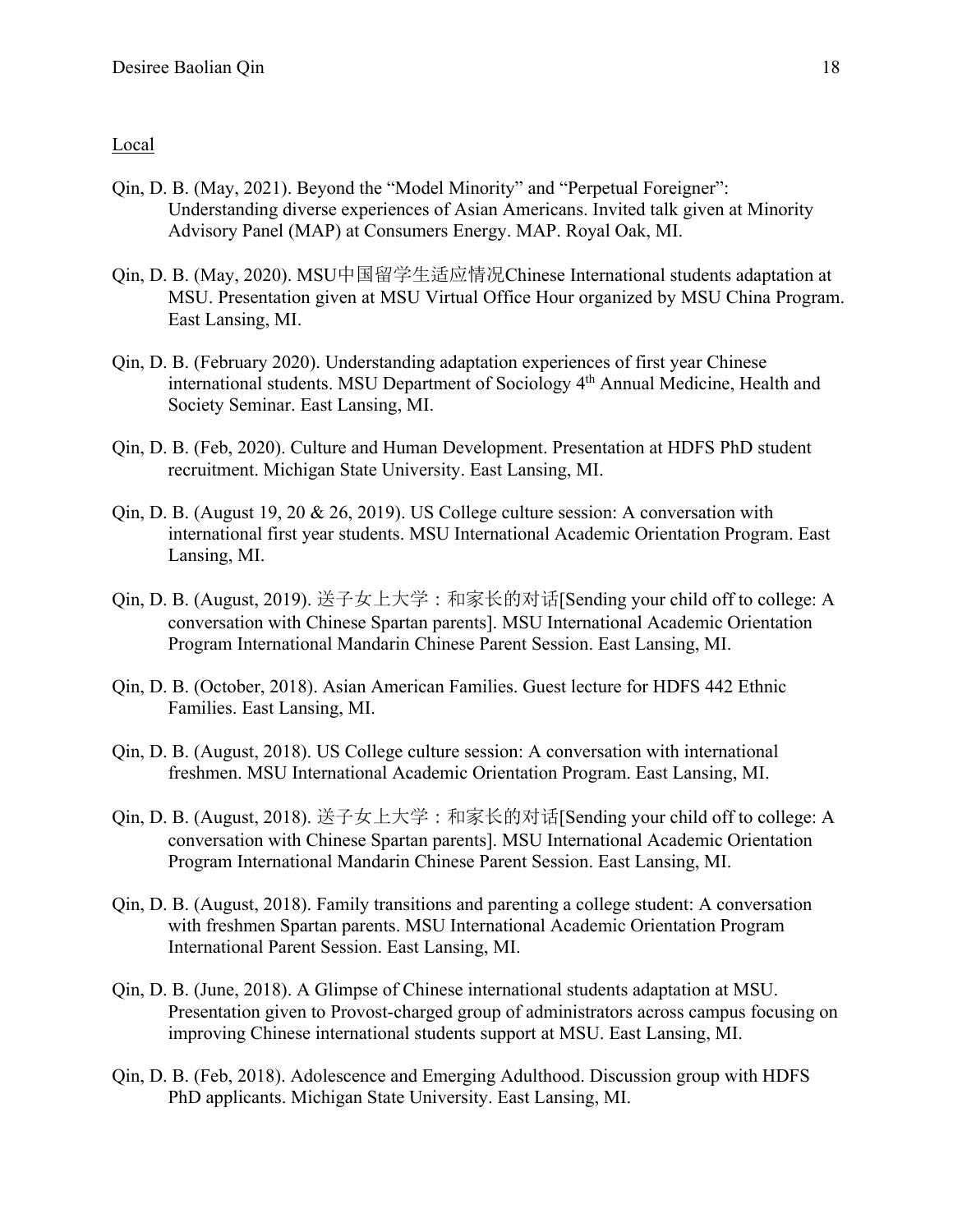- Qin, D. B. (March, 2017). A quick glimpse of adaptation experiences of first year Chinese undergraduate students. HDFS Seminar Presentation. Michigan State University. East Lansing, MI.
- Qin, D. B. (2017). Tiger mothers, luxury cars, and more: Culture, immigration, parenting and child/adolescent development. HDFS interview day faculty presentation. Michigan State University. East Lansing, MI.
- Qin, D. B. (2017, September). HDFS cross-area discussion on parenting in cultural and community contexts. Michigan State University East Lansing, MI.
- Qin, D. B. (March, 2017). Adaptation experiences of first year Chinese undergraduate students. Asian American Studies Program. Michigan State University. East Lansing, MI.
- Qin, D. B. (2016, August). *First year international students adaptation at MSU.* Chinese Student and Scholars Association International Student Orientation, East Lansing, MI.
- Qin, D. B. (2016, April). Panel discussion for international teaching assistants. MSU Human Development and Family Studies, East Lansing, MI.
- Qin, D. B. (2015, February). China Gate (a documentary about education and youth in contemporary China). Film Discussion Faculty Panel. MSU Broad Art Museum *Future Returns: Contemporary Art from China Series*. East Lansing, MI.
- Qin, D. B. (2014, April). *Helping Chinese American children negotiate different cultures in the U.S.* MSU Chinese School. East Lansing, MI.
- ———. (2013, March). *How to deal with bullying?* MSU Chinese School. East Lansing, MI.
- Qin, D. B. & Chang, T. F. (2013). *Do Tiger Parents Have Unhappy Cubs?: Family Dynamics, Mental Health, and Educational Outcomes among High Achieving Chinese and European American Students.* Human Development Initiative Seminars, Michigan State University. East Lansing, MI.
- ———. (2012, December). *Parenting and children's mental health*. MSU Chinese School. East Lansing, MI.
- ———. (2012, September). *Active learning groups: Innovative ISS teaching methods*. Center for Integrative Studies in Social Science Teaching Seminar Series. East Lansing, MI.
- ———. (2011, March). *Post-1965 new immigration, assimilation, and the immigrant health paradox.* Workshop Series for the Global Urban Studies Program, Michigan State University, East Lansing, MI.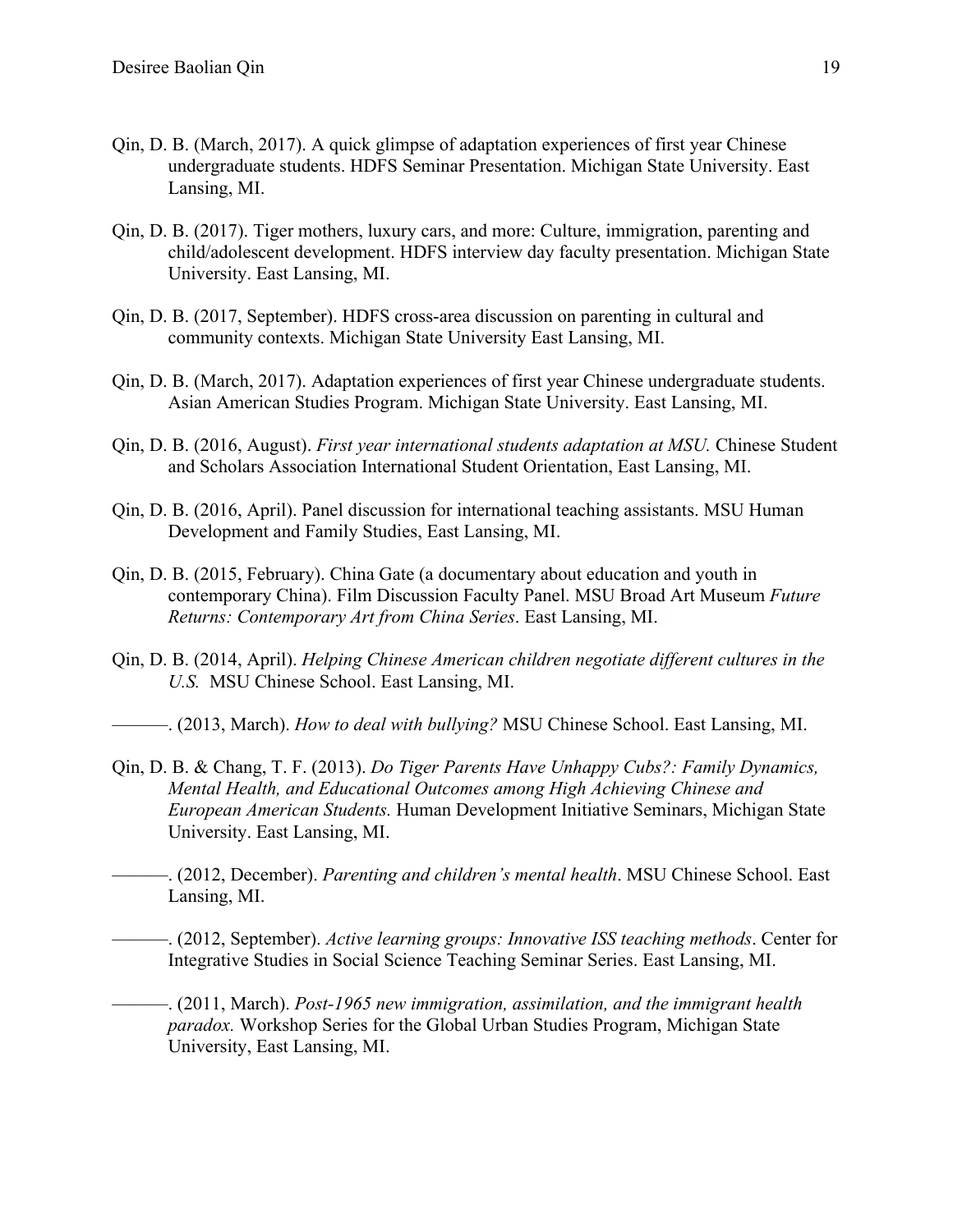- ———. (2011, March). *Asian Americans and the model minority myth.* Guest Lecture for SSC 291 Introductions to Asian American Studies, Michigan State University, East Lansing, MI.
- ———. (2011, February)*. Is Americanization a risk factor?: The immigrant health paradox.*  Presentation given at the Department of Human Development and Family Studies Brown Bag Research Series, Michigan State University, East Lansing, MI.
- ———. (2010, April). *Introduction: Asian Americans, education, and the model minority myth.* Teaching About Asian Americans: A Workshop for Classroom Teachers. Sponsored by Michigan State University Asian Pacific American Studies Program, East Lansing, MI. [Plenary Session].
- ———. (2009, April). *Understanding parent-child relations in Chinese immigrant families.* Presentation given to Michigan State University Chinese School, East Lansing, MI.
- ———. (2008, May). *Adolescents from immigrant families: School and home environments*. Presentation given to Michigan State University Extension, East Lansing, MI.
- ———. (2008, February). *Achievement and adjustment in a NYC magnet school: Negotiating entry, data collection, and preliminary findings*. Presentation given at the Department of Human Development and Family Studies Brown Bag Research Series, Michigan State University, East Lansing, MI.
	- ———. (2008, June). *Understanding the psychosocial struggles of Asian American high school students.* Presentation given at the Stuyvesant High School Teachers Professional Development, New York, NY.
	- ———. (2007, September). *Gendered processes of adaptation: Understanding parent-child relations in Chinese immigrant families*. Presentation given at the Center for Gender in Global Context 2007-08 Colloquia Series: New Research on Women and Gender: Global and Local Perspectives, Michigan State University, East Lansing, MI.
- ———. (2007, February). *Asian American students' psychological and social adjustment.* Presentation given at the Stuyvesant High School Parent Association Meeting, New York, NY.
- ———. (2006, November). *Understanding the psychological adjustment of high-achieving students in a NYC magnet school: Reflections of research methods in the field*. Presentation given at the Department of Human Development and Family Studies Research Seminars, Michigan State University, East Lansing, MI.
- ———. (2004, March). *Gender and immigrant children's adaptation*. Presentation given at Gender Talks: A Student Faculty Series, Harvard Graduate School of Education, Cambridge, MA.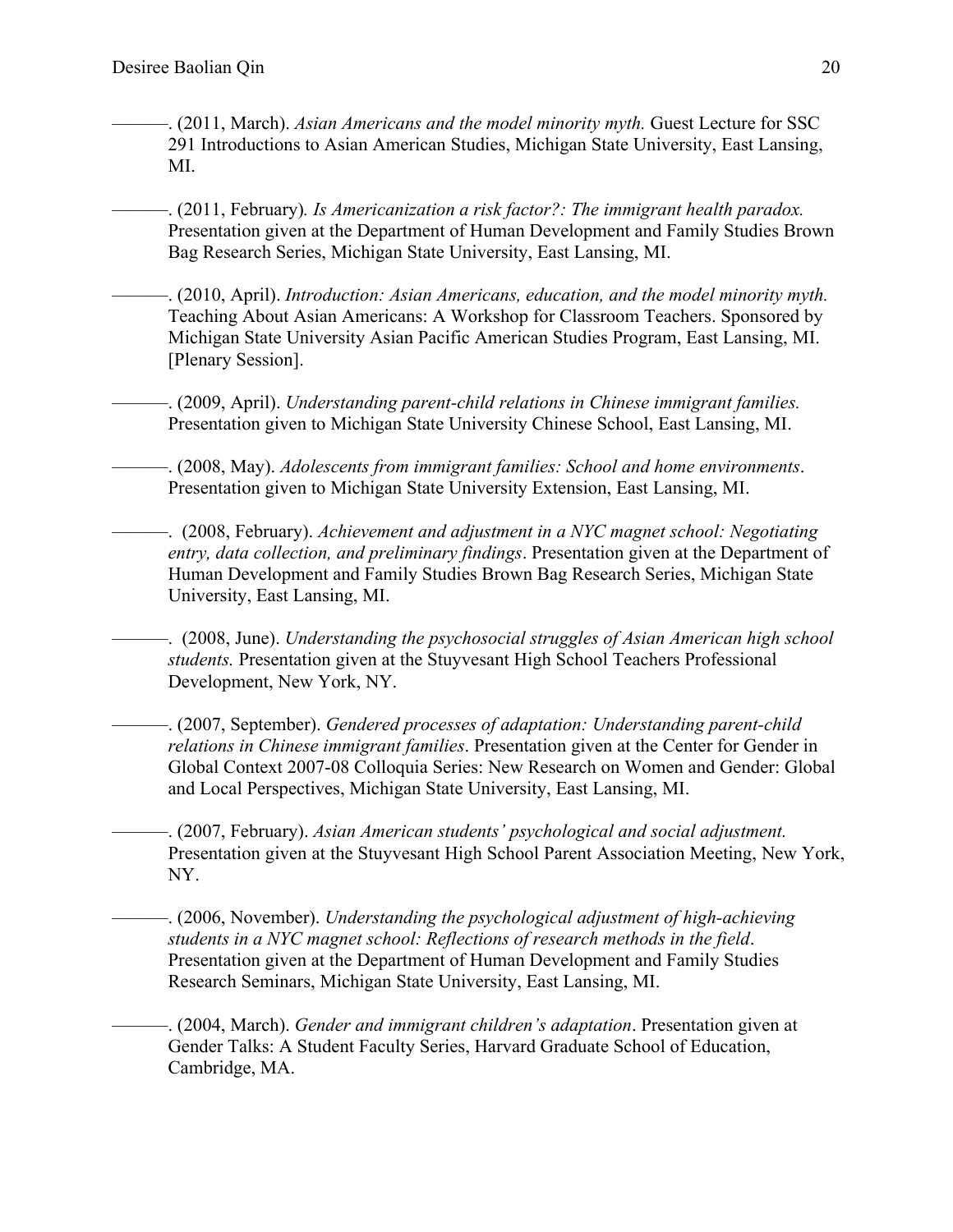- ———. (2002, February). *Understanding adaptation and identity formation of Chinese immigrant girls.* Paper presented at Harvard Graduate School of Education Student Research Conference, Cambridge, MA.
- ———. (2000, December). *The adaptation experience of one Chinese family.* Presentation given at Harvard Dean's Weekend, Cambridge, MA.
	- ———. (2000, February). *Chinese immigrant children's psychosocial adaptation and identity formation.* Paper presented at Harvard Graduate School of Education Student Research Conference 2000, Cambridge, MA.

## **TEACHING EXPERIENCES**

Associate/Assistant Professor, *Michigan State University* (2006-) HDFS 810: Theories of Human Development (2008-present) Instructor: Teach a graduate level course to 13-21 students focused on classic theories of human development and the modern relevance of culture, globalization.

HDFS 812: Adolescent Development (2012-present) Instructor: Teach a graduate level course on multifaceted adolescent development.

HDFS 892: Immigration, Family, and Adolescent Development (2007-present) Instructor: Teach a graduate level course to 7-13 students focused on post-1965 U.S. immigration and how it impacts families and adolescent development.

[ISS 335: National Diversity and Change: United States \(2007-present\)](http://www.reg.msu.edu/Courses/Request.asp)  Instructor: Teach an undergraduate level Integrative Social Studies (ISS) course to 23-25 undergraduates from different departments and schools on globalization and post-1965 migration in the U.S. and how they impact diversity and our identities.

[ISS 210: Society and the Individual \(2015-present\)](http://www.reg.msu.edu/Courses/Request.asp) 

Instructor: Teach an undergraduate level Integrative Social Studies (ISS) course to 25 honors undergraduates from different departments and schools on different cultural, technological, and economic forces that are sharping our world, investigate lived experiences of people in diverse parts of the world, and examine indepth our individual identities in the changing worlds.

Instructor*, Teachers College, Columbia University* (2005-2006) Immigration, Culture, and Adolescent Development

Teaching Fellow, *Harvard Graduate School of Education* (1999-2004) Proseminar in Human Development and Psychology Globalization and Education: The Research Agenda Intermediate Statistics Applied Data Analysis Empirical Methods: Statistics for Educational Research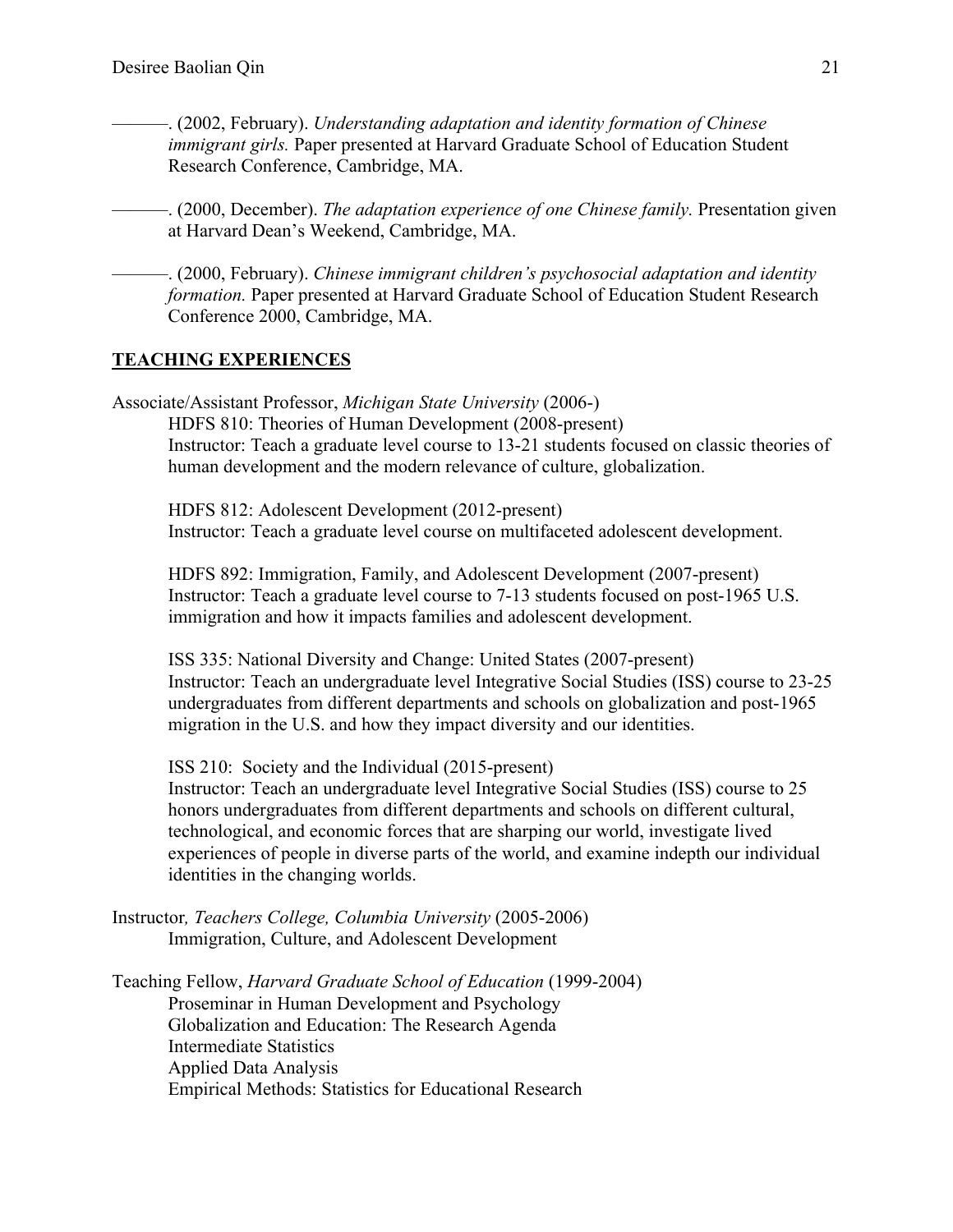Constructing Gender Youth Cultures

## **ADVISING**

Chair of Doctoral Committee, Jiayi Liu, Human Development and Family Studies (2021-) Chair of Doctoral Committee, Qi Huang, Human Development and Family Studies (2020-) Chair of Doctoral Committee, Hye-Jin Park, Human Development and Family Studies (2020-) Chair of Plan A MA Committee, Angela Roseboom, Human Development and Family Studies (2019-2021) Co-Chair of Doctoral Committee, Miki Sato, Human Development and Family Studies (2017-) Chair of Doctoral Committee, Yemo Duan, Human Development and Family Studies (2016-) Chair of Doctoral Committee, Shizhu Liu, Human Development and Family Studies (2015-2021) Chair of Doctoral Committee, Mingjun Xie, Human Development and Family Studies (2014- 2019) Co-Chair of Doctoral Committee, Chi-Fang Tseng, Human Development and Family Studies (2017-2018) Chair of Doctoral Committee, Hailey Hyunjin Choi, Human Development and Family Studies (2014-2015) Chair of Doctoral Dissertation Committee, Tzu-fen Chang, Human Development and Family Studies (2009-2015) Chair of Doctoral Dissertation Committee, Grace Chee, Human Development and Family Studies (2010-2016) Dissertation Director and Co-Chair of Committee, Eu-Jin Han, Human Development and Family Studies (2009-2012) Dissertation Director and Co-Chair of Committee, Meenal Rana, Human Development and Family Studies (2006-2012) Co-Chair of Doctoral Dissertation Committee, Paul Cheng, Sociology (2009-2012) Doctoral Dissertation Committee, Atikah Bagawan, Human Development and Family Studies  $(2021-)$ Doctoral Dissertation Committee, Charlie Liu, Higher, Adult, and Lifelong Education (2021-) Doctoral Dissertation Committee, Mingzhang Chen, Human Development and Family Studies  $(2020-)$ Doctoral Dissertation Committee, Birdy Ligett, Criminal Justice (2020-) Doctoral Dissertation Committee, Meng Fang, Human Development and Family Studies (2020-) Doctoral Dissertation Committee, Chi-Fang Tseng, Human Development and Family Studies  $(2019-)$ Doctoral Dissertation Committee, Emily Wright, Education (2019-2021) Doctoral Dissertation Committee, Adam Grimm, Education (2018-2021) Doctoral Dissertation Committee, Salmah Alghamdi, Nursing (2016-2017) Doctoral Dissertation Committee, Jay Larson, Education (2015-2017) Doctoral Dissertation Committee, Jianyang Mei, Education (2015-2019) Doctoral Dissertation Committee, Angela Wu, Education (2014-2018) Doctoral Dissertation Committee, Mavath Sailaja, Human Development and Family Studies (2015-2019)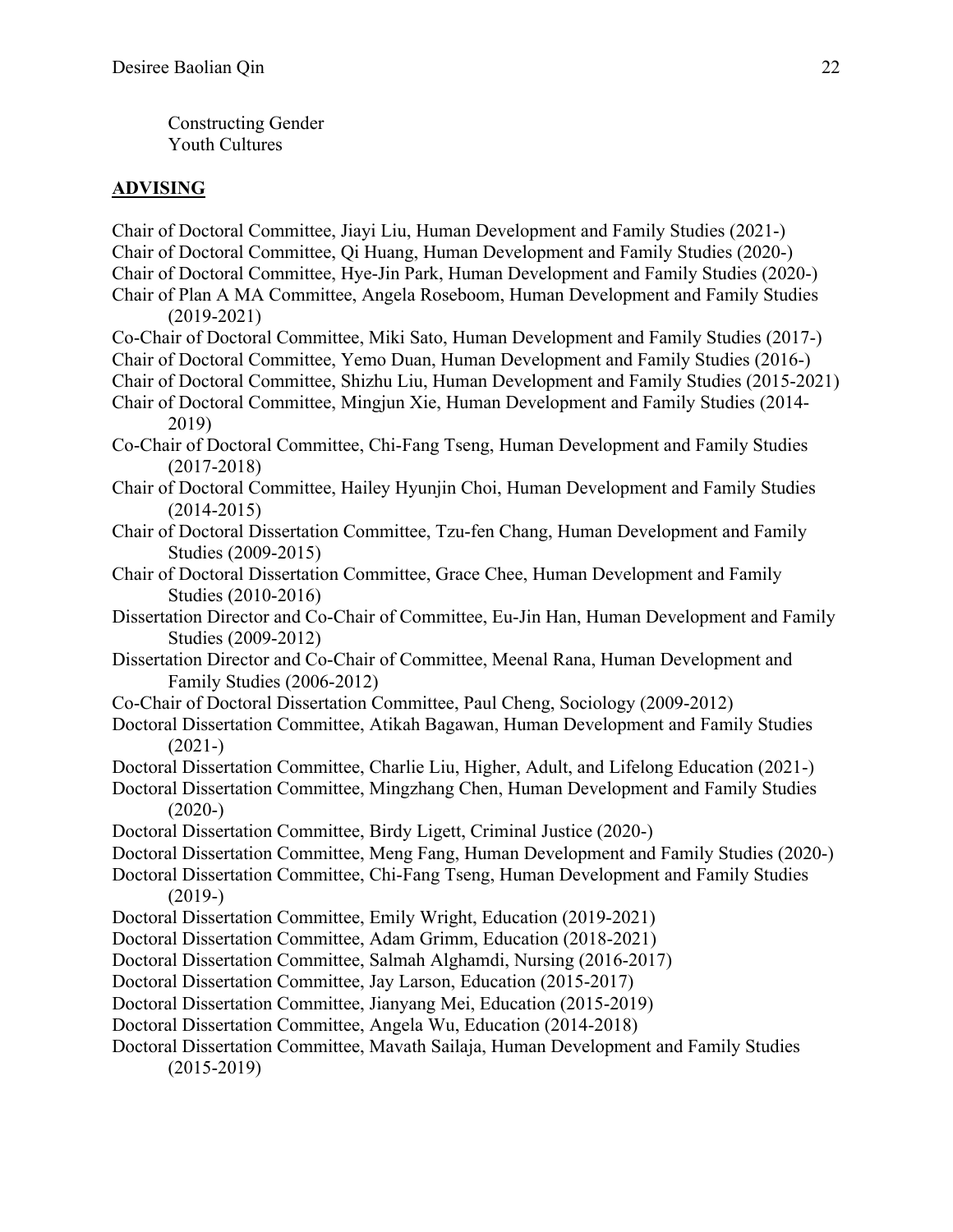- Doctoral Dissertation Committee, Camaya Wallace Bechard, Human Development and Family Studies (2014-2017)
- Doctoral Dissertation Committee, Katie Vadnais Clements, Psychology (2014-2016)
- Doctoral Dissertation Committee, Junghee Yoon, Human Development and Family Studies (2013-2019)
- Doctoral Dissertation Committee, Zain Shamoon, Human Development and Family Studies (2012-2017)
- Doctoral Dissertation Committee, Ivan Wu, Psychology (2012-2017)
- Doctoral Dissertation Committee, Catalina Park, Education (2012-2016)
- Doctoral Dissertation Committee, Adrienne Herron, Human Development and Family Studies (2013-2014)
- Doctoral Dissertation Committee, Kri Burkander, Education (2012-2014)
- Doctoral Dissertation Committee, Andy Saltarelli, Education (2010-2011)
- Doctoral Dissertation Committee, Paul Hernandez, Sociology (2009-2010)
- Doctoral Dissertation Committee, Shizuka Shimabukuro, Human Development and Family Studies (2008-2010)
- Doctoral Dissertation Committee, Jennifer Burden, Human Development and Family Studies (2008-2010)
- Doctoral Dissertation Review, "Effect of Internet use on skill development of selected adolescents". Human Development Department in Avinashilingam Institute for Home Science and Higher Education for Women, Tamilnadu, India. (2017)
- Doctoral Mid-term Project External Reviewer, Luo Na, Van den Heuvel Institute (Brussels) (2017)
- Master's Thesis Committee, Grava Kwanda, Human Development and Family Studies (2018- 2019)
- Master's Thesis Committee, Hazel Moyo, Human Development and Family Studies (2017-2019)
- Master's Thesis Chair, Yu-Hwai Wu, Human Development and Family Studies (2014-2016)
- Master's Thesis Committee, Leslie Moreno, Human Development and Family Studies (2013- 2014)
- Master's Thesis Committee, Run Tan, Human Development and Family Studies (2012-2014)
- Master's Thesis Committee, Amber Smith, Human Development and Family Studies (2012-2014)
- Master's Thesis Committee, Tara Popp, Human Development and Family Studies (2013-2014)
- Master's Thesis Committee, Flora Ma, Human Development and Family Studies (2012-2013)
- Master's Thesis Committee, Chang Su, Human Development and Family Studies (2010-2011)
- Master's Thesis Chair, Chang Su, Human Development and Family Studies (2008-2010)
- Master's Thesis Committee, Nan Zhang, Human Development and Family Studies (2008-2010)
- Master's Thesis Committee, Young-Eun Lee, Human Development and Family Studies (2007- 2010)
- Master's Thesis Committee, Colette Heejin Moon, Human Development and Family Studies (2007-2010)
- Comps Reader, Marilyn Filter, Human Development and Family Studies (2009)

# **PROFESSIONAL ACTIVITIES**

Editorial and Review Work **Associate Editor**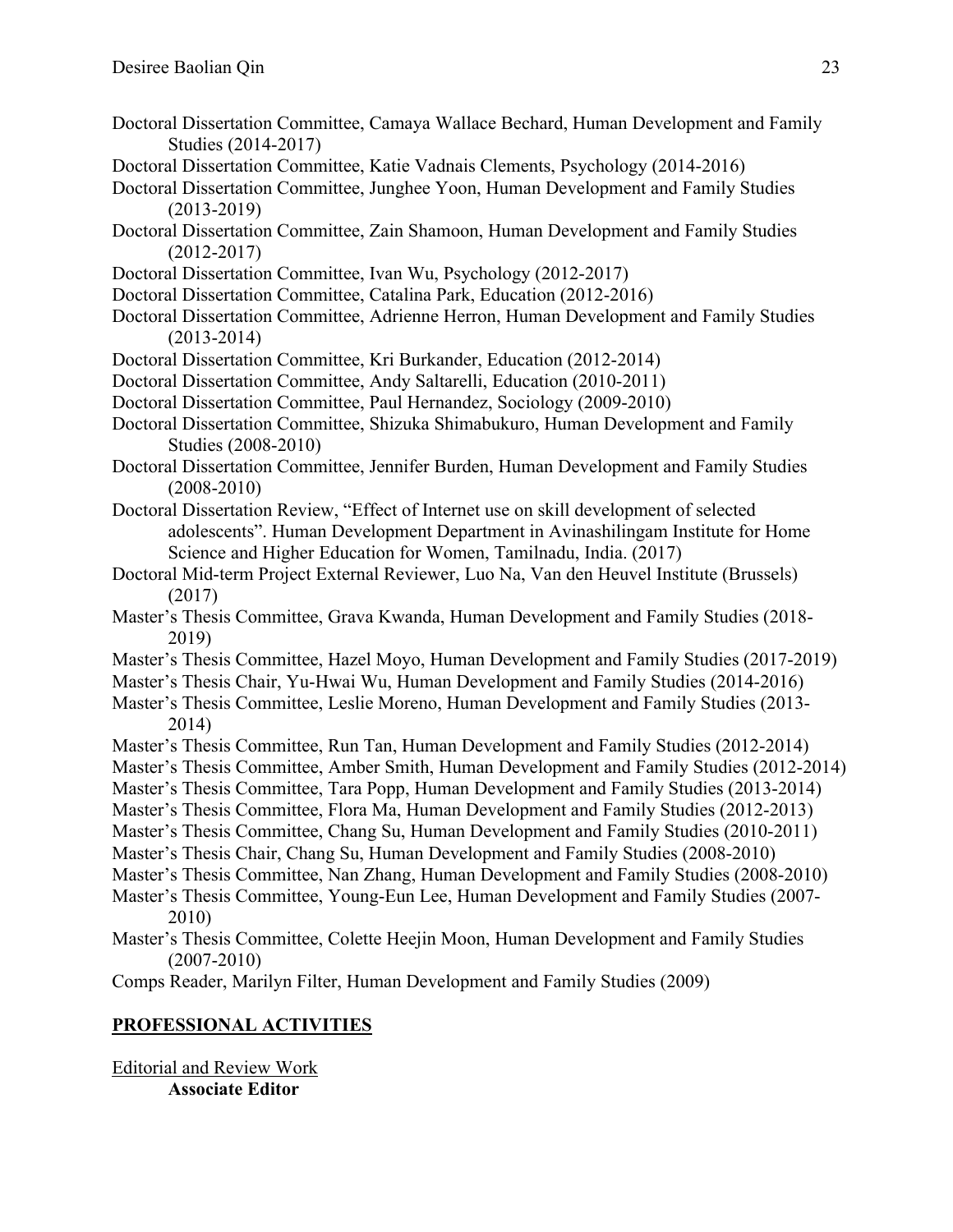*Journal of Adolescent Research* (2012-2017)

## **Editorial Board**

*Applied Developmental Science* (2014-) *Asian American Journal of Psychology* (2009-) *Open Education Journal* (2008-2013) *Harvard Educational Review* (2000-2002)

## **Ad Hoc Journal Reviewer**

*Child Development Developmental Psychology American Psychologist Journal of Research on Adolescence American Journal of Community Psychology International Journal of Intercultural Relations Journal of Marriage and Family Journal of Youth and Adolescence Journal of Family Psychology Journal of Ethnic and Migration Studies Cultural Diversity and Ethnic Minority Psychology Sex Roles American Educational Research Journal Child Development Perspectives Youth and Society Family Relations Parenting: Science and Practice Race and Ethnic Relations International Migration Review Sociology of Education Journal of Family Issues Journal of Ethnic and Migration Studies Diaspora, Indigenous, and Minority Education Anthropology and Education Quarterly*

### **Grant Review**

Major Grant Review Panel, Research Grants Council (RGC) of Hong Kong, (2016, 2017, 2018, 2019, 2020) Major Grant Review, Israel Science Foundation, 2017 Reviewer for a major grant application, *William T. Grant Foundation* (2014) Social Sciences and Humanities Research Council of Canada (2013) Grant reviewing panel for a large grant, *William T. Grant Foundation* (2006)

#### **Book Proposal Reviewing**

Book Proposal, "Like a Bridge": Communities Connecting Immigrant Families and Schools, Peter Lang Publishing (2017)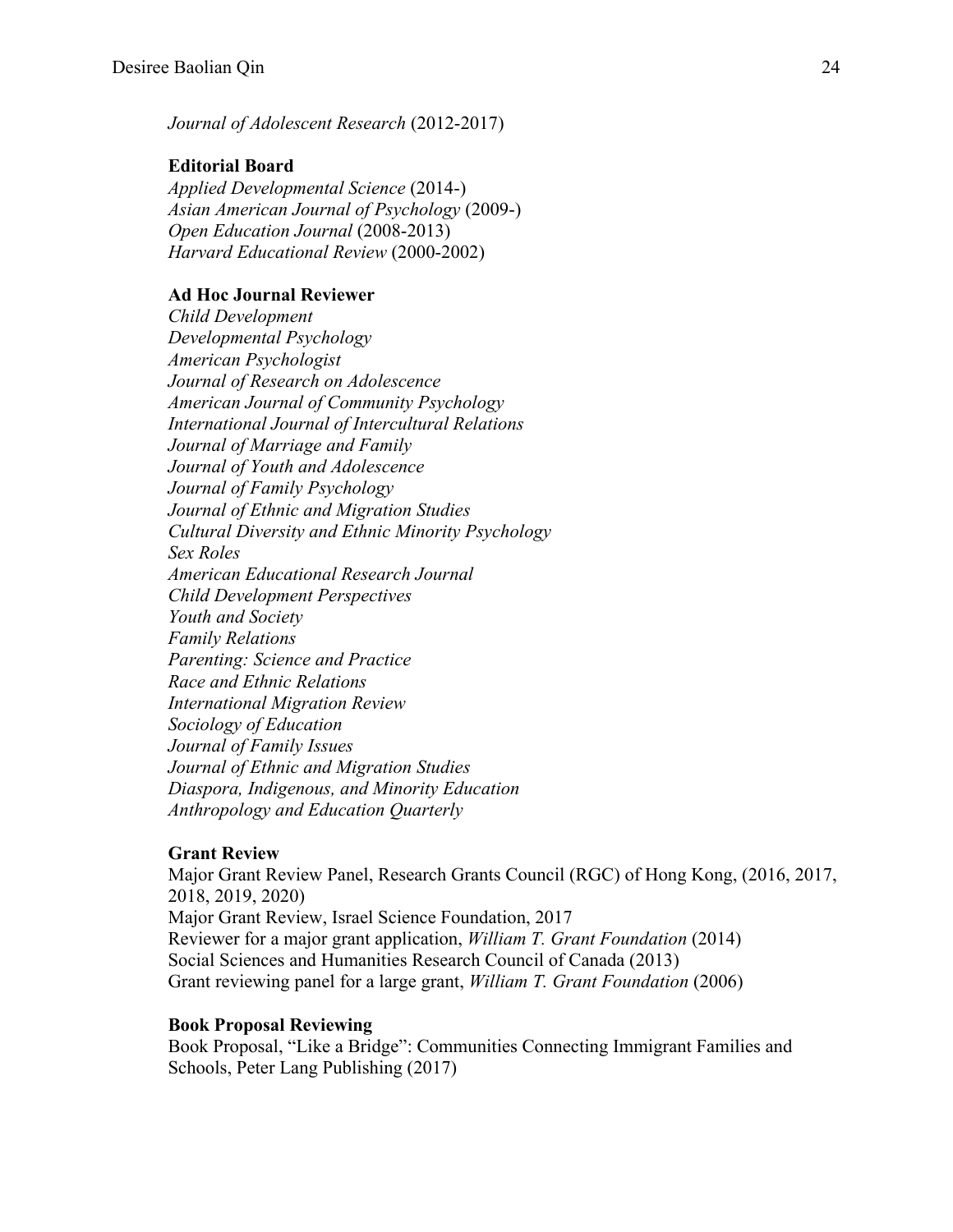Book Proposal, Parenting From Afar: The Reconfiguration of the Family across Distance *Oxford University Press* (2014) Book proposal, *Harvard Education Publishing Group* (2007) Book proposal, *Routledge* (2005)

### **External Reviewer for Tenure and Promotion**

Swarthmore College, 2021 Wellesley College, 2020 National University of Singapore, 2019 Binghamton University, 2016

## **Other Reviewing**

Reviewer, S. C. Lee Paper Competition. Asian Studies Center, MSU. (2020) World Educational Research Yearbook (2014) 2013-14 Folsom Distinguished Doctoral Dissertation Award sponsored by Graduate Studies at University of Nebraska at Lincoln (2013)

#### Professional Associations

National Council on Family Relations

Society for Research on Adolescence

- Co-chair of Young Scholars Program (2010-2014)
- Biennial Meeting Proposal Review Panel on Race, Ethnicity, and Diversity (2007, 2009, 2011, 2017)

Society for Research in Child Development

- Biennial Meeting Proposal Review Panel (2006, 2008, 2010, 2012, 2014, 2018, 2020)
- Member of the Asian Caucus

### American Educational Research Association

- Division G Social Context and Development Proposal Review Panel (2003)

#### Other Professional Activities

- Member, Society for Research on Child Development Asian Caucus Social Policy Committee, 2019-2020
- Panel member, Mental Health & Education of Asian American and Pacific Islander Youth & Families on Friday, Portland State University, October 11, 2019. Portland OR.
- Consultant, Midwestern Longitudinal Study of Asian American Families. Full day work meeting November 16, 2018, University of Chicago, IL.
- Served as expert consultant on parenting challenges in Asia, Jack Kent Cooke Foundation in Virginia, US (2016)
- Invited Participant, China Social Science Research Group Meeting, organized by *New York University Steinhardt School of Education* (2007)
- Invited Participant, Working Group on Gender and Immigration, *Social Science Research*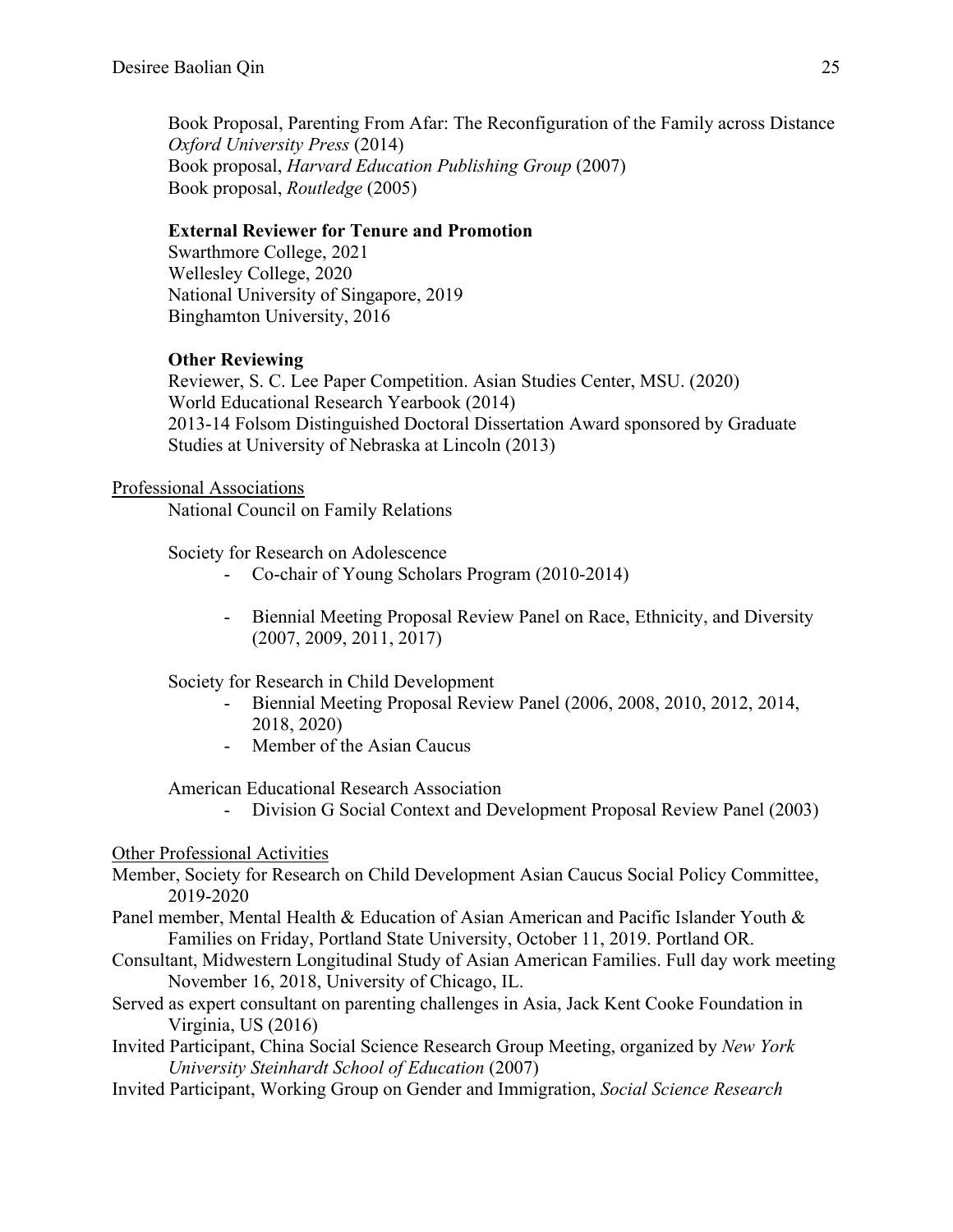*Council* (2004-2005)

- Research Associate, Center for Comparative Immigration Studies, *University of California at San Diego* (2003-2006)
- Member, Interdisciplinary Immigration Workshop, *Harvard University* (2000-2004)

# **SERVICE/OUTREACH**

University

- Faculty Participant, New Student Orientation with MSU Neighborhood Student Success Collaborative, East Lansing, MI. (July, 2021)
- Listening Session Facilitator, MSU Chinese Faculty Club, East Lansing MI. (April, 2021) Executive Committee Member, MSU Chinese Faculty Club, East Lansing MI. (2020-2021) Faculty representative, Synergy: Supporting Chinese International Students on Campus,
	- Michigan State University, East Lansing, MI (2015-)
- Reviewer, MSU Asian Studies Center S. C. Lee Paper Competition, East Lansing MI. (2020) Participant, MSU Dialogues, Michigan State University, East Lansing, MI (Fall, 2019) Member, Inaugural Coordinating Committee for the International Student Experience, Michigan State University, East Lansing, MI (2018-2019)
- Advisory Board Member, MSU Diversity Research Network, Michigan State University, East Lansing, MI (2016-2017)
- Member, Neighborhood Student Success Collaborative Academic Pillar, Michigan State University, East Lansing, MI (2016-2017)
- Faculty participant, Provost invited retreat on Faculty Partnership with Detroit Public TV to provide children's programming for DPTV, Michigan State University, East Lansing, MI. (May, 2016)
- Search Committee Member, Assistant Dean for Undergraduate Education & Director of Student Success Initiatives, Michigan State University, East Lansing, MI. (2016)
- Faculty Judge, Chinese Undergraduate Student Association Debate Contest 2016, March, 2016, Michigan State University, East Lansing, MI.
- Advisory Committee Member, MSU Campus Climate Study, Michigan State University, East Lansing, MI (2015-2016)
- Provost Learning by Design Group Member, Michigan State University, East Lansing, MI (2013)
- Advisory Board Member, Asian American Studies Program, *Michigan State University* (2006-)
- Core Faculty and Advisory Board Member, Center for Gender in Global Context, *Michigan State University* (2006-)
- Center Associate, Center for Multicultural Psychology Research, *Michigan State University*  $(2007-)$
- Judge, University Undergraduate Research and Arts Forum (UURAF), *Michigan State University* (April 13, 2007)
- Member, Migration Research Interest Group, *Michigan State University* (2006-)

# College

Roundtable participant, Annual Reviews, DRADI (Dean's Research Associate Development Institute) College of Social Sciences, East Lansing, MI (April, 2021)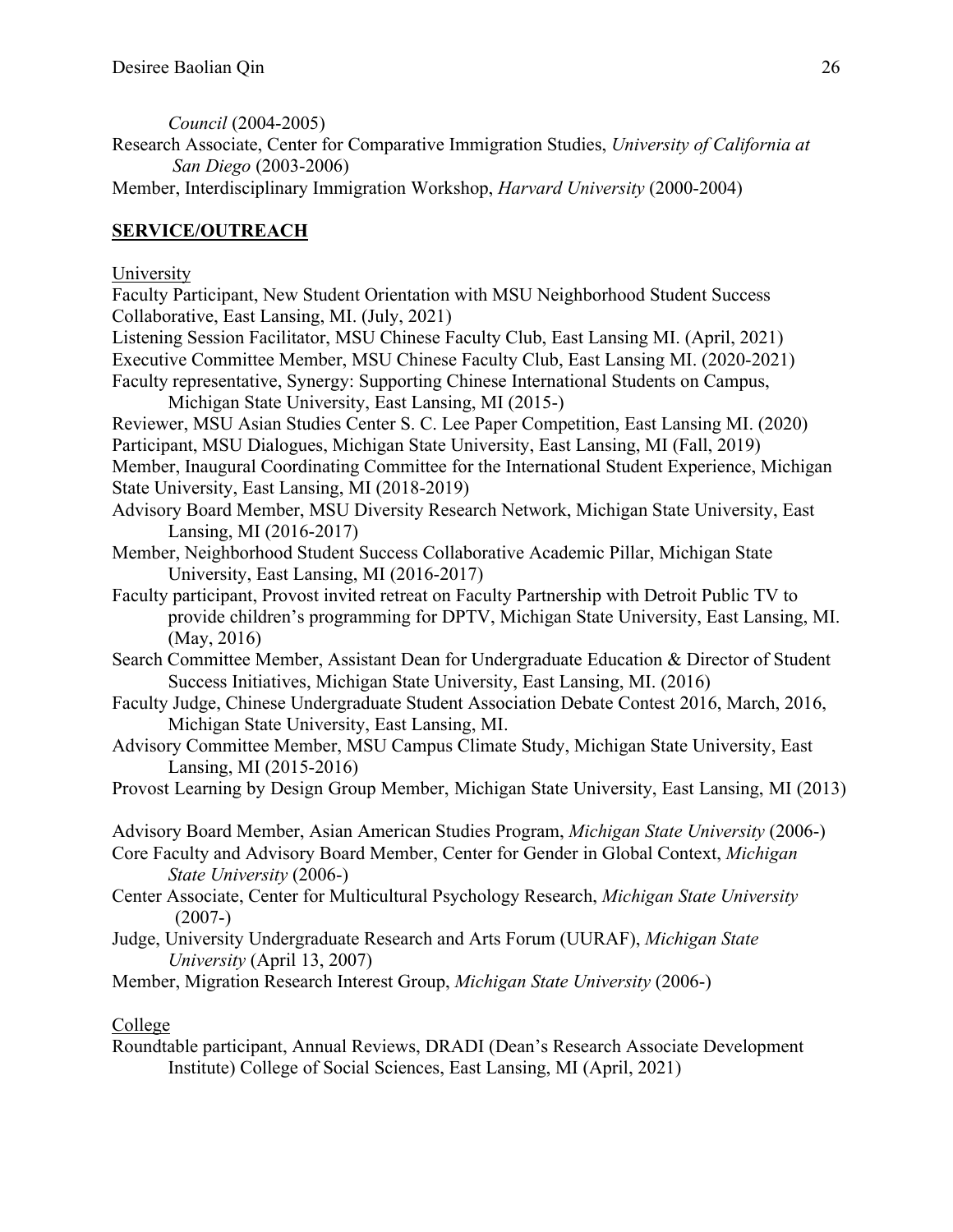- Member, Dean's Advisory Board on Diversity and Inclusion, College of Social Sciences, East Lansing, MI (2017-2018)
- Panelist, Female Leadership Institute, College of Social Science, Michigan State University, East Lansing, MI (Oct, 2016)
- Reviewer, 2014 Discretionary Funding Initiative Application. College of Social Sciences, *Michigan State University.*
- Center for Integrative Study Advisory Committee, College of Social Sciences, *Michigan State University* (2013-2014)
- Center for Integrative Study Advisory Committee, College of Social Sciences, *Michigan State University* (2010-2011)

Integrative Social Studies Teaching Award subcommittee (2010)

Focus Group Participant, conversations with the Dean about diversity across the college, *Michigan State University* (2007)

## Department

Co-Chair, Diversity Committee (2022)

Member, Thematic Area Faculty Search Committee (2021-2022)

Group Co-leader, Diversity, Youth and Family Development (2021-)

Member, Diversity Committee (2020-2021)

Chair, Department Advisory Committee (2020-2021)

Chair, Diversity Committee (2019-2020)

Chair, Thematic Area Faculty Search Committee (2019-2020)

Member, Dean's Distinguished Senior Scholar Search Committee (2019-2020)

Member, Department Advisory Committee (2019-2021)

Co-chair, Diversity Committee (2017-2019)

Department Advisory Committee (2016-2018)

Department Graduate Committee (2015-2017)

Department faculty search committee on Diverse Families (2015-2016)

Group Co-Leader, Life Span Human Development and Family Diversity, Human Development and Family Studies, *Michigan State University* (2013-2016)

Undergraduate Education Committee, Human Development and Family Studies, *Michigan State University* (2013-2014)

Chair, Department Advisory Committee, Human Development and Family Studies, *Michigan State University* (2012-2013)

Department Advisory Committee, Human Development and Family Studies, *Michigan State University* (2011-2012)

Department Advisory Committee, Human Development and Family Studies, *Michigan State University* (2007-2009)

Human Development and Family Studies Strategic Planning Committee, Human Development and Family Studies, *Michigan State University* (2008-)

Youth Development Faculty Search Committee, Human Development and Family Studies, *Michigan State University* (2008-)

Department Research Committee, Human Development and Family Studies, *Michigan State University* (2006-2007)

# **SELECTED MEDIA COVERAGE**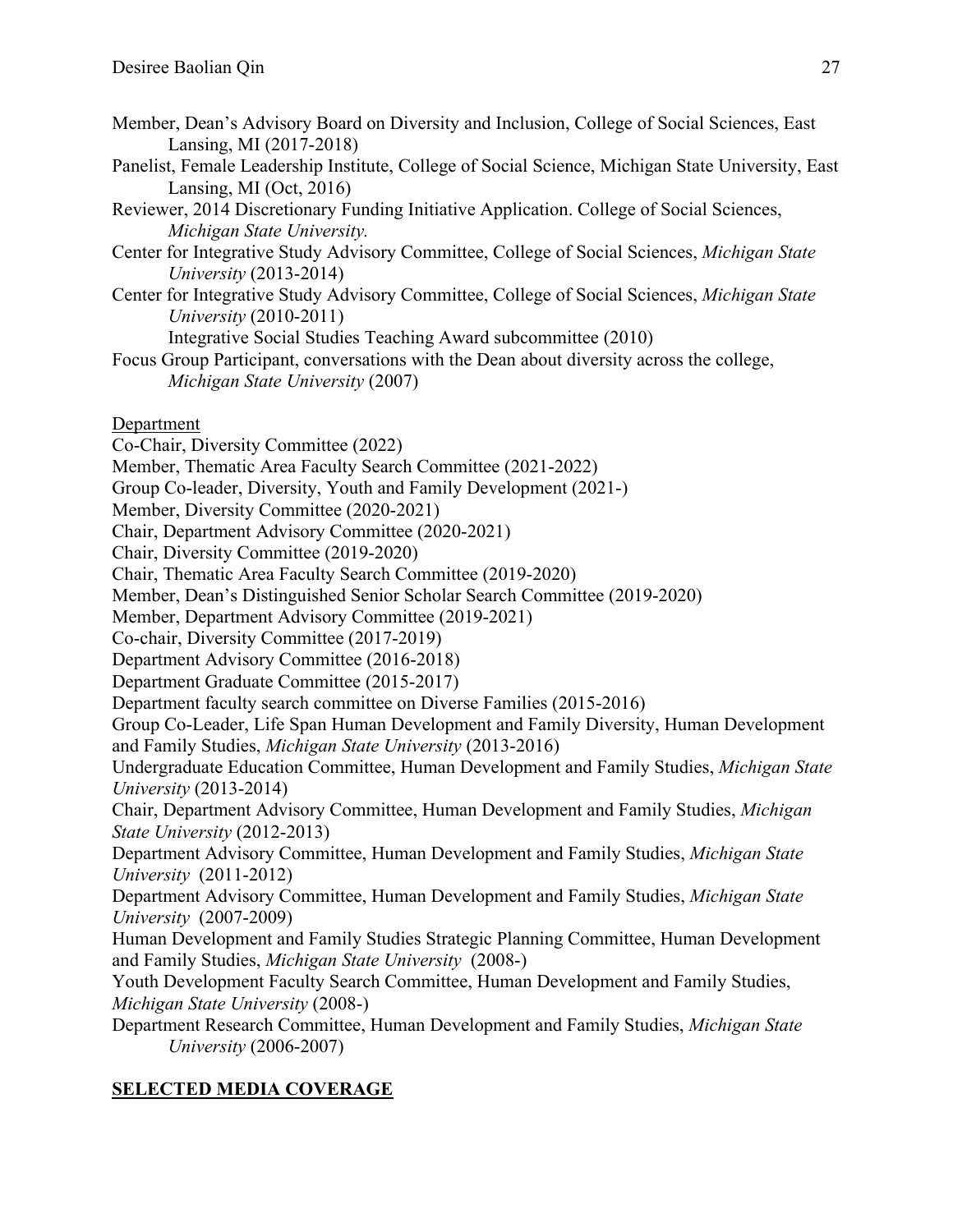Bay Voice weekly radio show featured guest, "Reflections about parenting in the Chinese Canadian parents-murdering case" August, 2015 (voted by listeners as "Weekly Top 10 Most Popular Shows")

[http://sfshow.bayvoice.net/b5/talkshow/intousa/2015/08/04/13294.htm](http://sfshow.bayvoice.net/b5/talkshow/intousa/2015/08/04/13294.htm%E5%8A%A0%E5%9C%8B%E8%8F%AF%E8%A3%94%E5%A5%B3%E5%AD%A9%E8%B2%B7%E5%85%87%E6%AE%BA%E7%88%B6%E6%AF%8D%E5%BC%95%E7%99%BC%E7%9A%84%E6%80%9D%E8%80%83.html)

Cabinet Report, featured article "Debunking the myth of the Asian 'Tiger' parent", March 16, 2016. [https://www.cabinetreport.com/curriculum-instruction/debunking-the-myth-of-the-asian](https://www.cabinetreport.com/curriculum-instruction/debunking-the-myth-of-the-asian-tiger-parent)[tiger-parent](https://www.cabinetreport.com/curriculum-instruction/debunking-the-myth-of-the-asian-tiger-parent)

- Sing Tao Daily, "Challenges facing students from elite schools: Mental health of high achieving students needs attention" December 31, 2013 [http://ny.stgloballink.com/community/201312/t20131231\\_1969241.html](http://ny.stgloballink.com/community/201312/t20131231_1969241.html)
- APA Monitor on Psychology, 'Tiger parenting' doesn't create child prodigies, finds new research. [http://www.apa.org/monitor/2013/09/tiger-parenting.aspx,](http://www.apa.org/monitor/2013/09/tiger-parenting.aspx) September, 2013, Vol 44, No. 8, p. 16.
- Live show guest, Voice of America Chinese TV program on parenting, April 5, 2013. <http://www.voachinese.com/media/video/1586609.html?z=0&zp=1>
- Live show guest, Voice of America Chinese TV program on parenting, March 22, 2013. <http://www.voachinese.com/media/video/1626754.html?z=1922&zp=1>
- Live show guest, Voice of America Chinese TV program on parenting, February 22, 2013. <http://www.voachinese.com/media/video/1609095.html?z=0&zp=1>
- 20-mminute Skype interview with Voice of America Chinese TV program on parenting, December 19, 2012 (aired on December 28, 2012). <http://www.voachinese.com/media/video/1573808.html?z=1922&zp=1>
- Peer harassment among Asian American students. <http://bbs.wenxuecity.com/myhouse/2729175.html>September 10, 2012
- 10-minute interview featured in BBC World news, January 22, 2012
- New York Times, "Taming the tiger of achievement" March 30, 2012

<http://www.nytimes.com/schoolbook/2012/03/30/taming-the-tiger-of-achievement/> Time Magazine:<http://healthland.time.com/2012/01/17/take-this-tiger-mom/>

- Times (of London) featured newspaper article "Tiger mothers should become panda mothers, academic says."
- The Atlantic, "Professional help: 5 tips for tiger-free immigrant parenting."

[http://www.theatlantic.com/health/archive/2012/02/professional-help-5-tips-for-tiger-free](http://www.theatlantic.com/health/archive/2012/02/professional-help-5-tips-for-tiger-free-immigrant-parenting/251936/)[immigrant-parenting/251936/](http://www.theatlantic.com/health/archive/2012/02/professional-help-5-tips-for-tiger-free-immigrant-parenting/251936/)

New York Daily news: [http://articles.nydailynews.com/2012-01-17/news/30633532\\_1\\_stuy](http://articles.nydailynews.com/2012-01-17/news/30633532_1_stuy-students-chinese-americans-chinese-kids)[students-chinese-americans-chinese-kids](http://articles.nydailynews.com/2012-01-17/news/30633532_1_stuy-students-chinese-americans-chinese-kids)

Live Science:<http://www.livescience.com/18023-tiger-parenting-tough-kids.html> Korean news:<http://www.seoul.co.kr/news/newsView.php?id=20120119022017>

- [http://news.hankooki.com/ArticleView/ArticleView.php?url=world/201201/h201201191](http://news.hankooki.com/ArticleView/ArticleView.php?url=world/201201/h2012011911323897100.htm&ver=v002) [1323897100.htm&ver=v002](http://news.hankooki.com/ArticleView/ArticleView.php?url=world/201201/h2012011911323897100.htm&ver=v002)
- <http://news.mk.co.kr/newsRead.php?year=2012&no=43922>

Times of India: [http://timesofindia.indiatimes.com/home/science/tiger-moms-causing-low](http://timesofindia.indiatimes.com/home/science/tiger-moms-causing-low-self/esteem-in-children/articleshow/11561915.cms)[self/esteem-in-children/articleshow/11561915.cms](http://timesofindia.indiatimes.com/home/science/tiger-moms-causing-low-self/esteem-in-children/articleshow/11561915.cms)

Asian Scientist (Singapore): [http://www.asianscientist.com/features/anti-tiger-mother-prof](http://www.asianscientist.com/features/anti-tiger-mother-prof-desiree-baolian-qin-michigan-state-university-2012/)[desiree-baolian-qin-michigan-state-university-2012/](http://www.asianscientist.com/features/anti-tiger-mother-prof-desiree-baolian-qin-michigan-state-university-2012/)